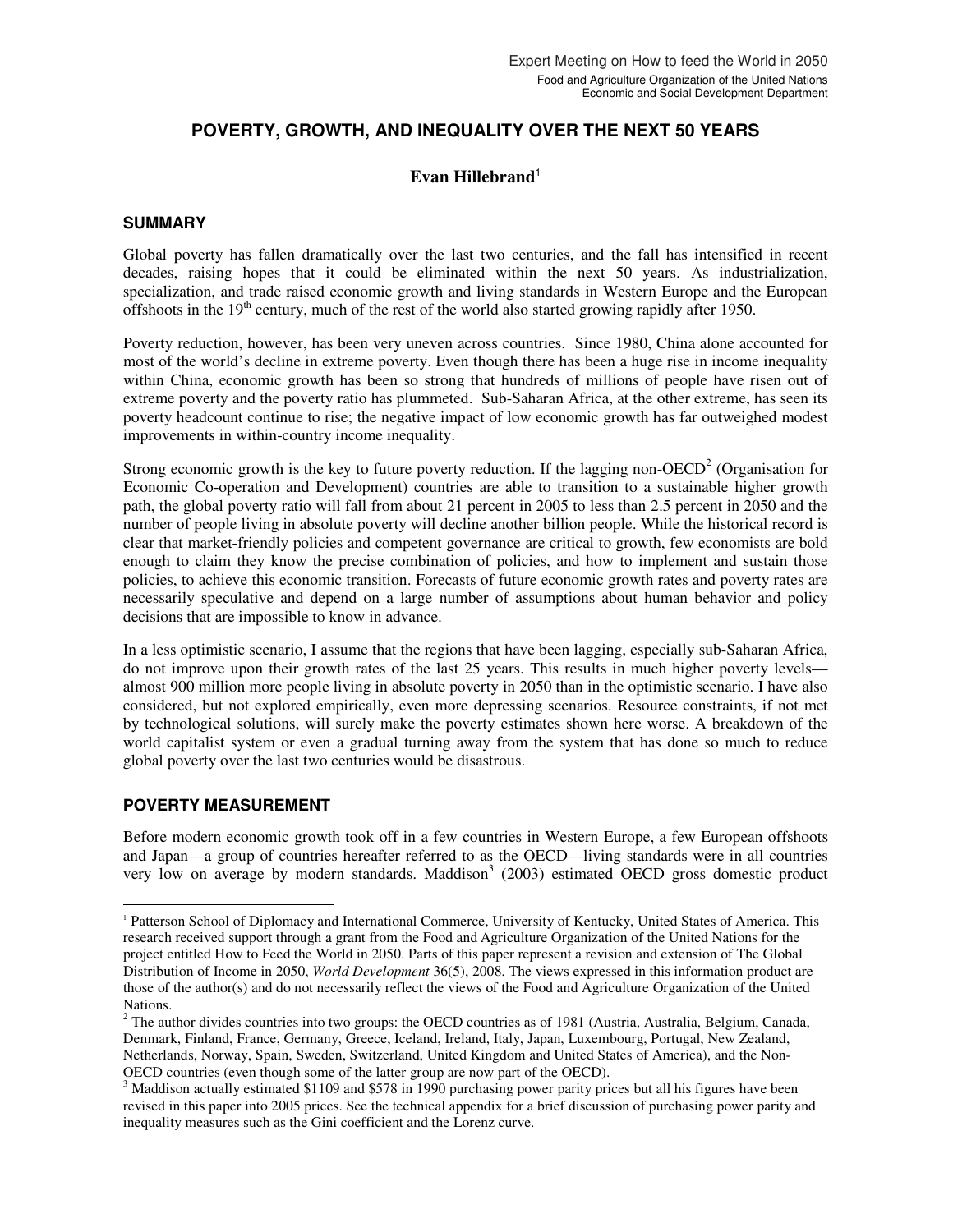(GDP) per capita in 1820 at about \$1571 in 2005 purchasing power parity dollars (PPP) versus \$730 on average in the non-OECD countries. Rising economic growth in the OECD countries over the next century raised incomes and cut poverty dramatically, leaving the non-OECD countries far behind. Bourguignon and Morrisson (2002) attempted to combine measures of income distribution within countries with cross-country GDP measures to get a measure of the global distribution of income and a global measure of poverty. Their paper tells a dramatic and straightforward story. Global poverty rates have fallen sharply, from 85.2 percent in 1820 to 31.3 percent in 1980, as economic growth everywhere far outpaced population growth. But they also showed that the global distribution of income became much more unequal. Global inequality was high in 1820 (Gini coefficient of 50.0) and it rose over the next 160 years, reaching 65.8 in 1980. In the early  $19<sup>th</sup>$ century, most inequality was due to differences within countries, but most of the rise since 1820 has been due to differences in growth rates among countries. Economic growth, per capita, in the OECD countries was twice as fast as in the non-OECD countries, 1820 to 1980. The figures shown in Table 1 below present an introduction to the historical data on growth and poverty, mainly based on the work of Maddison (2001) and Bourguignon and Morrisson (2002), on recently updated work on poverty by Chen and Ravallion (2008), and on long-run poverty forecasts that will be discussed in this paper.

|                                                       |       |         |       |        |        | <b>Alternative Forecasts</b><br>Market Firs Trend Growth |         |
|-------------------------------------------------------|-------|---------|-------|--------|--------|----------------------------------------------------------|---------|
| World                                                 | 1820  | 1950    | 1980  | 1981   | 2005   | 2050                                                     |         |
| GDP (billions of $2005$ ppp $\})$                     | 913   | 7,006   |       | 26,825 | 56,593 | 309,569                                                  | 193,318 |
| Population (millions of people)                       | 1,041 | 2,525   |       | 4,511  | 6,458  | 9,301                                                    | 9,301   |
| GDP per capita (2005 ppp \$ per year)                 | 876   | 2,775   |       | 5,947  | 8,764  | 33,285                                                   | 20,785  |
| average annual percent change from previous period    |       |         |       |        |        |                                                          |         |
| Absolute Poverty Headcount (millions)                 | 887   | 1,376   | 1,390 | 1,896  | 1,377  | 245                                                      | 1,120   |
| Absolute Poverty Ratio                                | 85.2% | 54.5%   | 31.3% | 42.0%  | 21.3%  | 2.6%                                                     | 12.0%   |
| Inequality Index (Gini coefficient)                   | 50    | 64      | 65.8  | 70.9   | 68.4   | 64.8                                                     | 67.9    |
| Non-OECD                                              |       |         |       |        |        |                                                          |         |
| GDP (billions of $2005$ ppp $\})$                     | 628   | 2,702   |       | 11,324 | 26,008 | 189,980                                                  | 112,177 |
| Population (millions of people)                       | 860   | 1,947   |       | 3,744  | 5,561  | 8,310                                                    | 8,310   |
| GDP per capita (2005 ppp \$ per year)                 | 730   | 1,388   |       | 3,024  | 4,677  | 22,861                                                   | 13,498  |
| average annual percent change from previous period    |       | $0.5\%$ |       | 2.5%   | 1.8%   | 3.6%                                                     | 2.4%    |
| Absolute Poverty Headcount                            |       |         |       | 1,896  | 1,377  | 245                                                      | 1,120   |
| Absolute Poverty Ratio (share of Non-OECD population) |       |         |       | 50.6%  | 24.8%  | 2.9%                                                     | 13.5%   |
| OECD                                                  |       |         |       |        |        |                                                          |         |
| GDP (billions of $2005$ ppp $\})$                     | 284   | 4,304   |       | 15,501 | 30,585 | 119,589                                                  | 81,142  |
| Population (millions of people)                       | 181   | 578     |       | 767    | 897    | 990                                                      | 990     |
| GDP per capita (2005 ppp \$ per year)                 | 1,571 | 7,446   |       | 20,222 | 34,089 | 120,756                                                  | 81,933  |
| average annual percent change from previous period    |       | 1.2%    |       | 3.3%   | 2.2%   | 2.9%                                                     | 2.0%    |

Table 1

Note: the Gini coefficient is calculated on an individual basis: it uses information on within country income distribution.

*Sources: GDP 1981-2005 from World Development Indicators, earlier years linked from Maddison (2001).*

Population, 1981-2005 from World Development Indicators, earlier years linked from Maddison (2001)

 Poverty Headcount and Ratios: 1981-2005 from Chen and Ravallion (2008); 1820-1980 from Bourguignon and Morrisson (2002) Gini coefficients, 1981-2005 are author's calculations; 1820-1980 from Bourguignon and Morrisson.

The forecast numbers will be explained in the text below.

And while the poverty ratio was falling, the number of people living in absolute poverty—measured at the \$1.25 a day standard in purchasing power parity dollars<sup> $\frac{1}{4}$ </sup>-kept growing, from under 900 million in 1820 to almost 1.4 billion in 1980 (Bourguignon and Morrisson, 2002).

Subsequent work by Bhalla (2002), Sala-i-Martin (2002a, 2002b), Chen and Ravallion (2004), and Hillebrand (2008), extended the analysis from 1980 and found a pronounced downward trend in poverty

<sup>&</sup>lt;sup>4</sup> The new standard is \$1.25 a day, measured in 2005 purchasing power parity dollars. Previous measures of absolute poverty were at \$1 a day using 1985 price levels and \$1.08 using 1993 price levels. While this paper uses \$1.25, or \$2.50 a day as poverty threshold figures it should be understood that these figures are consistent with earlier literature using the \$1 a day standard.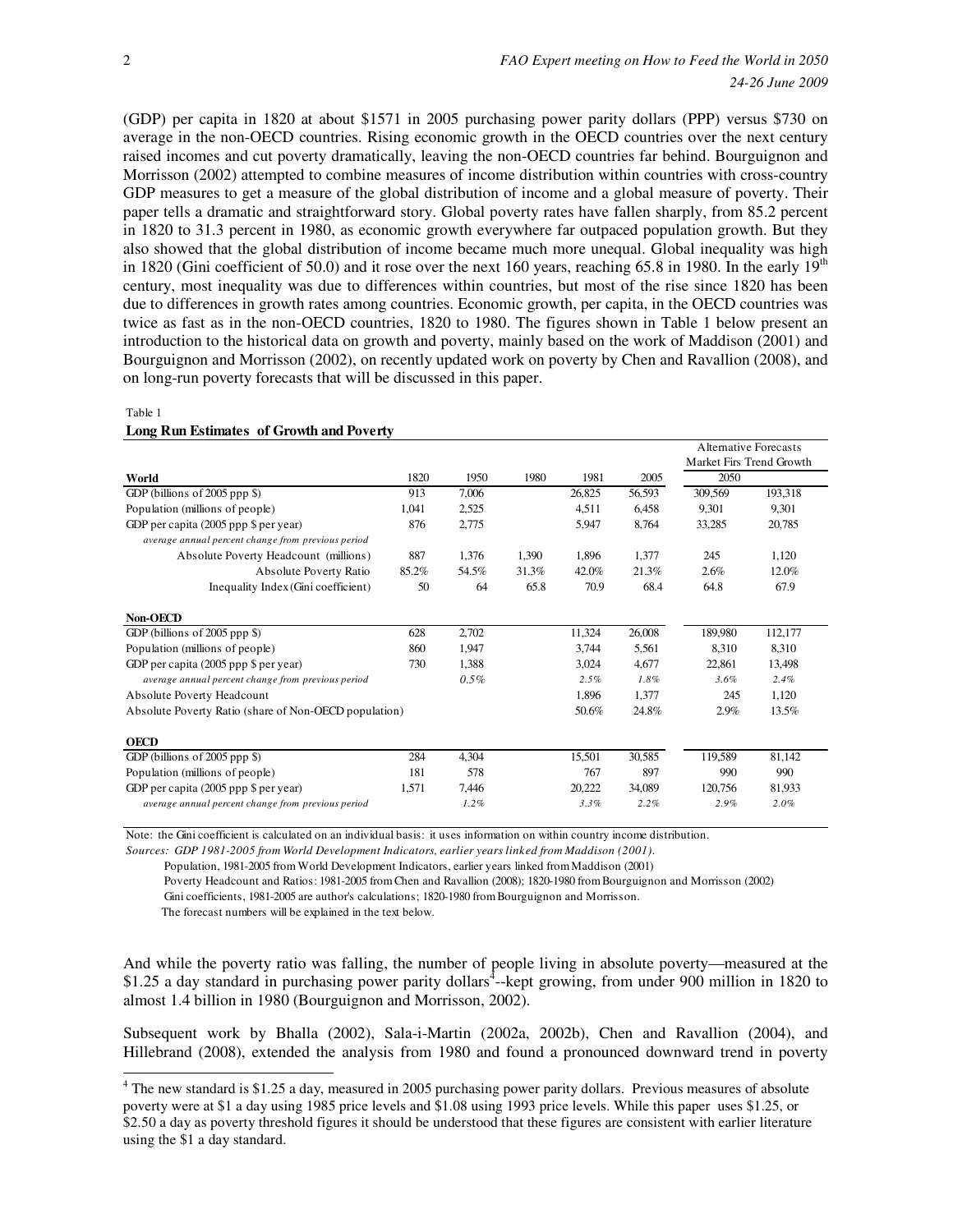headcounts and poverty ratios, mainly because of very rapid economic growth in China and India. The conclusions on global inequality are more mixed. Bhalla, Sala-i-Martin, and Bourguignon and Morrisson show a downward trend in global income inequality from 1980. Milanovic (2005) and Hillebrand (2008) show little trend, at least until the late 1990s or early 2000s.

Poverty estimates made prior to late 2008 have been thrown into doubt by the release of new purchasing power parity price estimates by the International Comparison Project (2008). This new study is based on a much more complete global survey of prices (and one that includes China for the first time) and presumably gives a much more accurate measure for gauging cross-country differences in income and consumption (Heston, 2008). The major impact of this new work is that price levels for most of the non-OECD economies have been revised upward, meaning that income, production and consumption levels have been revised sharply downward, most importantly for China and India (Table 2).

| Table 2                                                            |            |        |              |                      |  |  |  |  |
|--------------------------------------------------------------------|------------|--------|--------------|----------------------|--|--|--|--|
| New and Old Estimates of GDP Per Capita in 2005                    |            |        |              |                      |  |  |  |  |
| Dollars in 2005 prices, but based on different estimates of prices |            |        |              |                      |  |  |  |  |
|                                                                    | 2005       | 2005   | 2005         | 2005                 |  |  |  |  |
|                                                                    | <b>ICP</b> | WDI    | <b>PWT63</b> | <b>Exchange Rate</b> |  |  |  |  |
| China                                                              | 4.091      | 6.760  | 6.637        | 1.721                |  |  |  |  |
| India                                                              | 2.126      | 3.452  | 3.536        | 707                  |  |  |  |  |
| Japan                                                              | 30.290     | 30,736 | 27,726       | 35,604               |  |  |  |  |
| <b>United States</b>                                               | 41.674     | 41.674 | 41.674       | 41,674               |  |  |  |  |

*Source:* Heston (2008)

Note: WDI refers to World Development Indicators, the World

Bank's data base. PWT63 refers to Penn World Tables, version 63.

A new paper by Chen and Ravallion (2008) makes use of the 2005 ICP purchasing power parities estimates to create new estimates of global poverty, 1981-2005, which are hundreds of millions of people higher than their own previous calculations or the other estimates appearing in the literature<sup>5</sup> (Table 3). The new Chen-Ravallion poverty numbers, while obviously pointing in a direction consistent with the revisions of GDP per capita shown in Table 1, raise numerous questions of their own: has the calculated fall in Chinese poverty<sup>6</sup> really been so dramatic? Heston (2008) asserts that the implied Chinese growth going very far backward is implausible. Has the fall in Indian poverty really been so small compared to Bhalla's calculations? Bhalla (2005) asserts that the household surveys which underpin the Chen-Ravallion poverty estimates badly underestimate total Indian consumption. Why are the implicit aggregate consumption figures for many countries so different from national income account figures? The aggregate consumption share figure falls dramatically in both China and India leading to far higher estimates of poverty than consumption figures from the National Accounts would suggest. Some of these questions may be answered when more details of the ICP 2005 are released and when the Penn World Tables completes its analysis of the data but some will probably linger indefinitely due to disagreements over data and methodology.

<sup>&</sup>lt;sup>5</sup> The data revision, not changed economic circumstances, account for the huge jump in the estimate of people living in absolute poverty in 1981 as estimated by Chen and Ravallion compared to 1980, and as estimated by Bourguignon and Morrisson. The new price data will presumably cause the 1820-1980 poverty estimates to be revised upward too, but this work has not yet been done.

<sup>&</sup>lt;sup>6</sup> See Appendix Table 1 for the Chen and Ravallion poverty headcount estimates by country, for 1981 and 2005.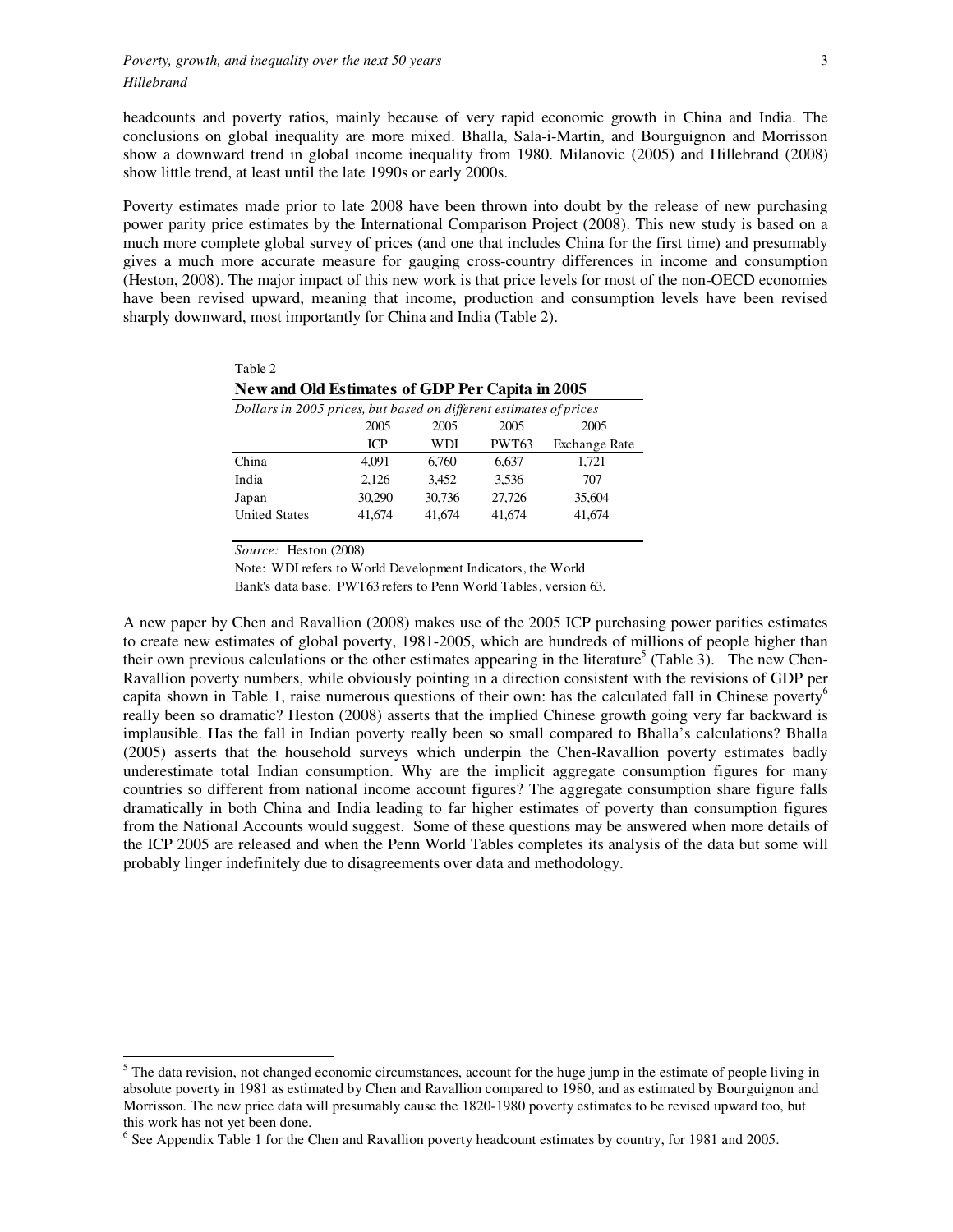| <b>INEW AIRE ORL FOVELLY ESTIMATES TOL 2003</b>                  |                |      |            |  |  |  |  |  |
|------------------------------------------------------------------|----------------|------|------------|--|--|--|--|--|
| Millions of people with consumption below \$1.25 per day in 2005 |                |      |            |  |  |  |  |  |
|                                                                  | Chen/Ravallion | WDI  | Hillebrand |  |  |  |  |  |
|                                                                  | 2008           | 2007 | 2008       |  |  |  |  |  |
| China                                                            | 208            | 77   | 131        |  |  |  |  |  |
| India                                                            | 456            |      | 163        |  |  |  |  |  |
| Sub-Saharan Africa                                               | 391            |      | 427        |  |  |  |  |  |
| World                                                            | 1377           | 977  | 965        |  |  |  |  |  |
|                                                                  |                |      |            |  |  |  |  |  |

**New and Old Poverty Estimates for 2005**

*Source: C* hen and Ravallion (2008) and Hillebrand (2008). The WDI numbers are World Bank updates of the Chen-Ravallion (2004) calculations for 2001.

In any case, all poverty figures are estimates, based on imperfect data, and on many different, challengeable, assumptions about how to put the data together to come up with the global inequality measures and poverty headcounts. For now, the Chen-Ravallion figures are the most up-to-date and comprehensive estimates available. The poverty numbers in the Chen-Ravallion 2008 paper, and the underlying estimates for 119 countries made available through the World Bank's Povcal website<sup>7</sup>, will constitute the starting point for this paper's estimates of poverty through 2050.

## **EXPLAINING CHANGES IN POVERTY, 1981-2005**

Table 3

World poverty fell dramatically, 1981-2005, according to estimates by all the sources cited above, including the new Chen-Ravallion work. All sources also agree that most, if not all of the gains, were due to huge decreases in the Chinese poverty headcount. According to Chen and Ravallion the world absolute poverty headcount fell by over 500 million people, 1981 to 2005,<sup>8</sup> and the world poverty headcount ratio fell from 42 percent to 21.3 percent (Table 4). The poverty headcount in China alone, however, fell by over 600 million. In only 24 years China went from 84 percent of its people living below the \$1.25 a day absolute poverty level to having less than 17 percent of its people so impoverished. Some other large countries (Brazil, India, Indonesia, Mexico, Pakistan, South Africa and Vietnam) also showed dramatic reductions in the poverty ratio, and, sometimes the poverty headcount as well (the data for all 119 countries in the World Bank database are shown in Appendix Table 1).

<sup>-</sup>7

http://web.worldbank.org/WBSITE/EXTERNAL/EXTDEC/EXTRESEARCH/EXTPROGRAMS/EXTPOVRES/EXTP OVCALNET/0,,contentMDK:21867101~pagePK:64168427~piPK:64168435~theSitePK:5280443,00.html

<sup>&</sup>lt;sup>8</sup> All historical poverty figures from this point forward in the paper will be taken from Chen and Ravallion (2008) or from the World Bank's Povcal website which contains more details than included in the 2008 paper.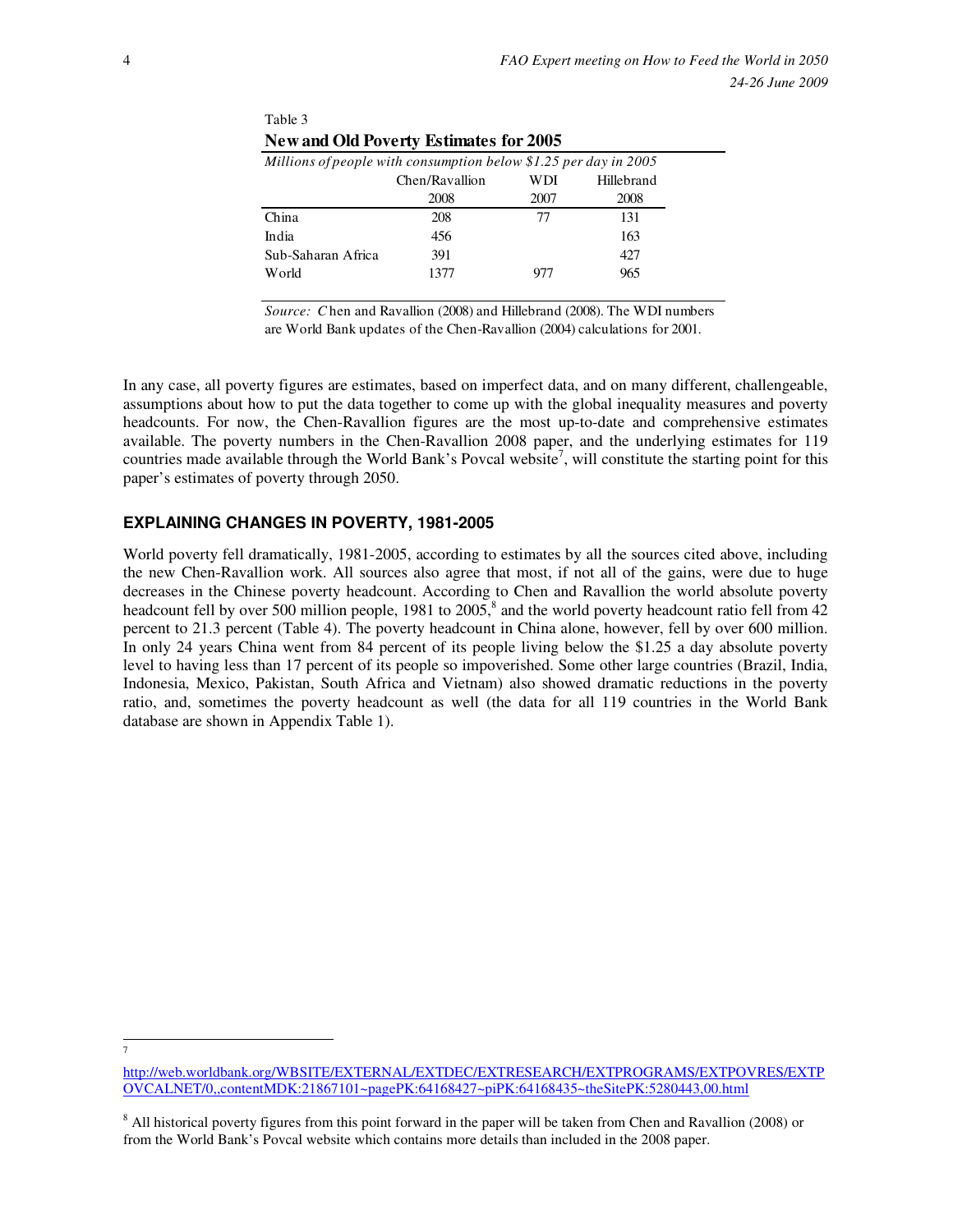Table 4

| <b>World Poverty Headcounts and Poverty Ratios, 1981 and 2005</b> |                              |                |                                 |         |  |  |  |  |
|-------------------------------------------------------------------|------------------------------|----------------|---------------------------------|---------|--|--|--|--|
|                                                                   | 1981                         | 2005           | 1981                            | 2005    |  |  |  |  |
|                                                                   | Poverty Headcount (millions) |                | <b>Poverty Headcount Ratios</b> |         |  |  |  |  |
| World                                                             | 1896                         | 1377           | 42.0%                           | 21.3%   |  |  |  |  |
| East Asia                                                         | 1072                         | 316            | 77.7%                           | 16.8%   |  |  |  |  |
| China                                                             | 835                          | 208            | 84.0%                           | 15.9%   |  |  |  |  |
| Indonesia                                                         | 108                          | 47             | 71.5%                           | 21.4%   |  |  |  |  |
| Vietnam                                                           | 49                           | 19             | 90.4%                           | 22.8%   |  |  |  |  |
| South Asia                                                        | 548                          | 596            | 59.4%                           | 40.3%   |  |  |  |  |
| India                                                             | 421                          | 456            | 59.8%                           | 41.7%   |  |  |  |  |
| Pakistan                                                          | 62                           | 35             | 72.9%                           | 22.6%   |  |  |  |  |
| Latin America                                                     | 42                           | 46             | 11.5%                           | 8.4%    |  |  |  |  |
| <b>Brazil</b>                                                     | 21                           | 14             | 17.1%                           | 8%      |  |  |  |  |
| Mexico                                                            | 6.8                          | $\overline{c}$ | $9.8\%$                         | $1.7\%$ |  |  |  |  |
| Sub-Saharan Africa                                                | 214                          | 391            | 53.7%                           | 51.2%   |  |  |  |  |
| Congo, DR                                                         | 9                            | 35             | 31.9%                           | 59.2%   |  |  |  |  |
| Nigeria                                                           | 35                           | 88             | 47.2%                           | 62.4%   |  |  |  |  |
| Republic of South Afirca                                          | 10                           | 10             | 34.9%                           | 20.6%   |  |  |  |  |
| East Europe and Central Asia                                      | 7                            | 17             | $1.7\%$                         | 3.7%    |  |  |  |  |
| Middle East/North Africa                                          | 14                           | 11             | 7.9%                            | 3.6%    |  |  |  |  |

| .                                                          |  |
|------------------------------------------------------------|--|
| World Poverty Headcounts and Poverty Ratios, 1981 and 2005 |  |

*Source:* Chen and Ravallion (2008), except that I divide the world headcount by world population.

Sub-Saharan Africa, on the other hand, saw a huge increase in the number of people living in absolute poverty and only a small decrease in the poverty ratio. Only four (out of 42) sub-Saharan African countries (Cape Verde, Mauritania, Senegal and South Africa) recorded a fall in poverty headcounts, while a dozen African countries recorded increases in poverty headcount ratios and a few countries (the Democratic Republic of the Congo, Nigeria and the United Republic of Tanzania) showed tens of millions more people living in absolute poverty in 2005 than in 1981. Faster economic growth in the last decade, though, has led to a slight decline in the Sub-Saharan Africa poverty ratios since 1996 (Figure 1).

Changes in the poverty headcount of any country can be ascribed to one of three factors: aggregate per capita economic growth, changes in the share of aggregate gross domestic product (GDP) going to private consumption versus the other components of  $GDP<sup>9</sup>$ , and distribution of consumption among individuals within each country.<sup>10</sup> For example, if the share of GDP going to consumption remained the same in 2005 as in 1981, and the distribution shares across the population remained the same, all the differences in poverty levels could be explained by changes in economic growth.

<sup>&</sup>lt;sup>9</sup> Investment, government consumption, and net exports.

<sup>&</sup>lt;sup>10</sup> Measured by estimated Lorenz curves and the SAP methodology.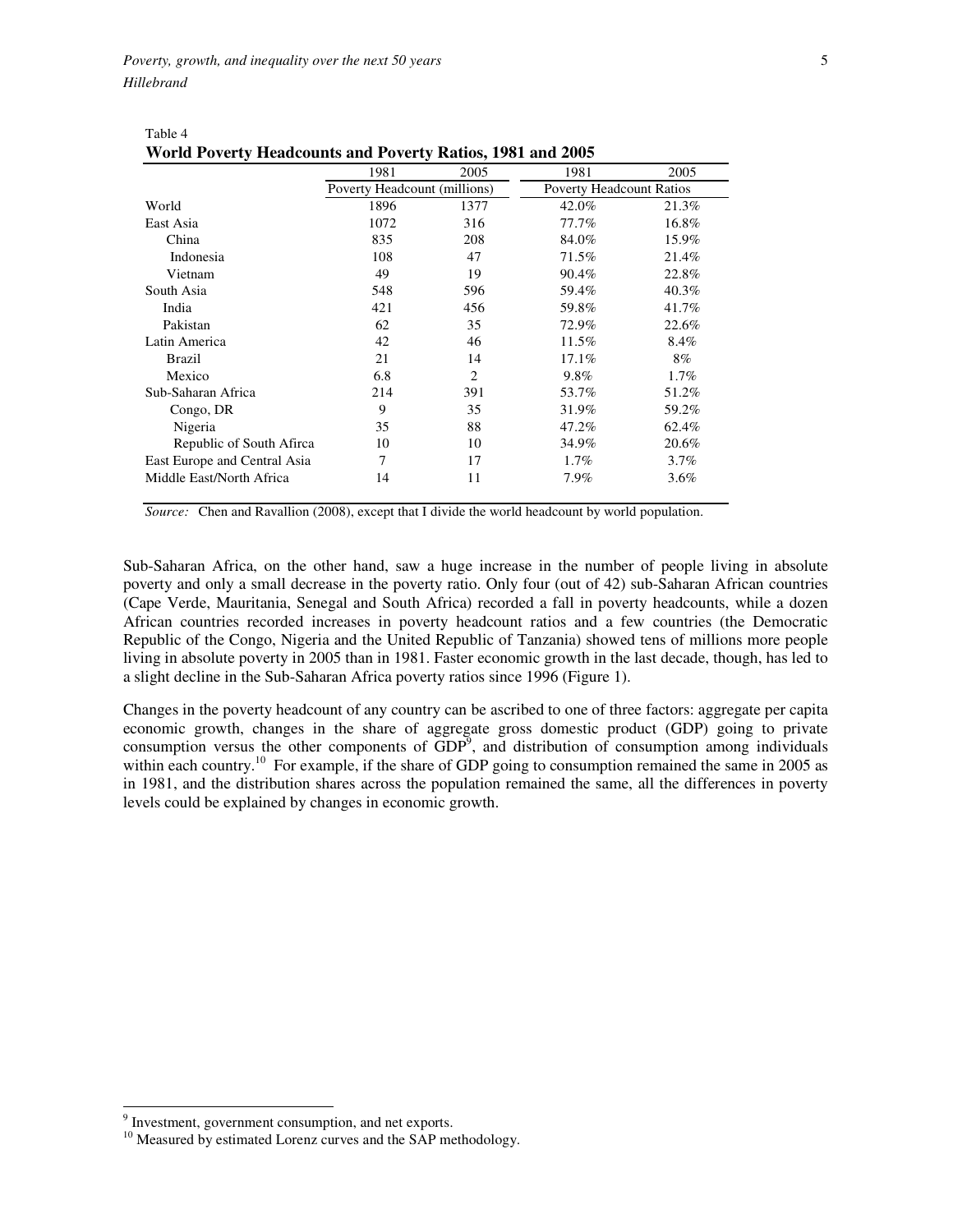

Figure 1 **Sub-Saharan Africa: Trends in GDP per capita and the Poverty Headcount Ratio**

*Source:* Poverty Headcount ratio from Chen and Ravallion (2008). Estimate of 2008 by author. GDP per capita from WDI database

Economic growth in the non-OECD countries over-determines the estimated fall in poverty headcounts (Table 4). Had Lorenz curves and consumption ratios remained constant the world poverty headcount would have fallen from 1896 million people in 1981 to 791million in 2005, not the actual figure of 1377 million estimated by Chen and Ravallion. Declines in the aggregate consumption ratio and shifts in distribution combined to increase the poverty headcount by almost 600 million people from what it would have been if aggregate and by-person distribution had remained at 1981 levels.

Even though China started with an extremely high rate of absolute poverty, its rate of real per capita economic growth was so high  $(8.8 \text{ percent a year}^{11})$  that even the estimated consumption of the lowest 10 percent of the population would by 2005 have far surpassed the \$1.25 a day per person absolute poverty standard had not the overall amount of GDP going to consumption dropped sharply and the inequality of distribution of that total amount of consumption increased sharply.<sup>12</sup> Poverty headcounts were down in most other East Asian countries as well. Indonesia and Vietnam cut their poverty headcounts sharply by combining strong economic growth without adversely affecting consumption ratios. The Philippines was the worst performer in the East Asian region: the poverty headcount went up 3.7 million people, mainly because of low economic growth.

India had high economic growth, 3.3 percent per year, fast enough to raise 364 million people out of absolute poverty had not the distribution of income and consumption changed so greatly. But the ratio of aggregate consumption to GDP fell by about 20 percentage points over this period, and aggregate consumption was distributed more unevenly, with the overall Gini coefficient on household consumption rising about 4 percentage points. Pakistan performed better than India. Its poverty headcount went down and its poverty ratio dropped dramatically, from 72.9 percent to 22.6 percent, according to the Chen-Ravallion numbers. Its economic growth was weaker than India's, but it did not have the dramatic decline in the ratio of private consumption to GDP.

-

<sup>&</sup>lt;sup>11</sup> 1982-2005, see World Development Indicators data base, 2009, using GDP per capita in 2005 ppp \$.

<sup>&</sup>lt;sup>12</sup> The World Income Inequality Database suggests that aggregate Chinese Gini coefficient rose about 15 points, from 29 to 44 over this period, while the Indian Gini coefficient rose about 4 points, from 32 to 36 (http://www.wider.unu.edu/research/Database/en\_GB/database/).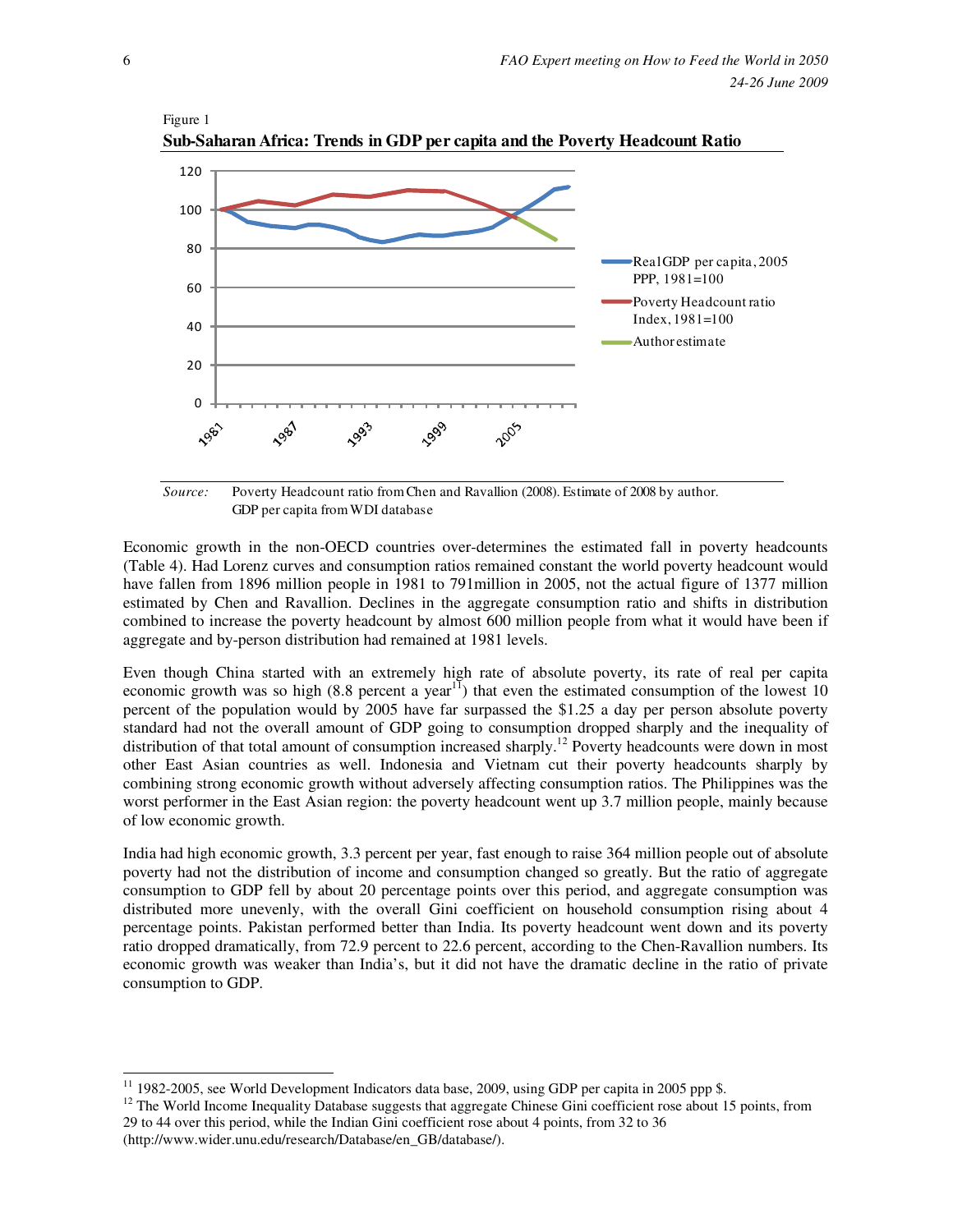Table 5

| millions of people          |      |      |        |                   |                          |                              |
|-----------------------------|------|------|--------|-------------------|--------------------------|------------------------------|
|                             |      |      |        |                   | Change due to            | Change due to Income         |
|                             |      |      | Total  | Change due to     | Shifts in Aggregate      | Distribution Shifts (shifts) |
|                             | 1981 | 2005 | Change | <b>GDP</b> Growth | <b>Consumption Ratio</b> | in lorenz curves)            |
| World                       | 1896 | 1377 | $-520$ | $-1105$           | 344                      | 241                          |
| East Asia                   | 1072 | 316  | $-755$ | $-957$            | 21                       | 181                          |
| of which China              | 835  | 208  | $-627$ | $-835$            | 38                       | 170                          |
| South Asia                  | 548  | 596  | 47     | $-389$            | 362                      | 75                           |
| of which India              | 421  | 456  | 35     | $-364$            | 324                      | 75                           |
| Sub-Saharan Africa          | 214  | 391  | 177    | 252               | $-63$                    | -11                          |
| Latin America and Caribbean | 41   | 44   | 3      | $-3$              | 21                       | $-15$                        |

**Impact of Economic Growth and Distribution Shifts on Poverty Head Counts**

*Source:* The 1981 and 2005 poverty headcounts are from Chen and Ravallion.

Growth and distribution shifts are estimated by the author. (sums may not total due to rounding)

Sub-Saharan Africa had very negative results. Average real GDP growth was slower than population growth and would—without favorable distributional changes—have caused poverty headcounts to double. The worst performers were Côte d'Ivoire and Democratic Republic of the Congo. These two conflict-torn countries had average negative GDP per capita growth of 2 percent and 4 percent per year, respectively. The ratio of consumption to GDP soared but not enough to compensate for the growth effects. Nigeria also had very negative results, with the poverty headcount rising almost 54 million people and the poverty ratio rising from 18 to 62.4 percent. Nigeria had a toxic combination of low GDP per capita (0.7 percent per year), a sharp fall in the ratio of private consumption to GDP (from 42 to 28 percent) and a rise in consumption inequality (the Gini coefficient rose from 38.7 to 42.9). The Republic of South Africa was one of the best performers on the continent. It had low economic growth (-0.2 percent), but a large increase in the consumption ratio (from 43 to 53 percent), and a slight decrease in inequality (the Gini coefficient fell from 59 to 58).

Latin America has higher average incomes and less absolute poverty than Asia and sub-Saharan Africa. Because it didn't have much absolute poverty to begin with in 1981 it did not take much per capita GDP growth to push more people above the poverty threshold as long as distribution did not change adversely. Per capita real GDP growth was only 0.7 percent per year, 1981-2005, but the regional consumption ratio average rose two percentage points, and the population-weighted regional Gini coefficient rose only slightly. Mexico and Brazil have made dramatic progress from 1981. Brazil has brought its poverty headcount down by almost 7 million people and its poverty ratio has shrunk from 17 percent in 1981 to 7.8 percent in 2005. Mexico has reduced its poverty headcount by 4.9 million people while shrinking its poverty ratio from 9.8 percent in 1981 to 1.7 percent in 2005. Argentina, Bolivia, Peru, and Venezuela all saw sharp increases in their poverty ratios between 1981 and 2002, but both the headcount and the poverty ratio showed a large decrease between 2002 and 2005, according to the Povcal database.

#### **Trends in global inequality, 1981-2005**

 $\ddot{ }$ 

Chen and Ravallion do not report any calculations of global inequality. In my 2008 paper I report several different estimates of global inequality (Table 6). Most of these (Milanovic is the exception) use estimates of within-country income or consumption distributions and multiply those distribution times the value of income or consumption taken from the national income accounts. Milanovic would say that a better measure would be to distribute the total consumption by country inferred from the household consumption surveys. I have taken the data for the 119 countries included in the Povcal database and added consumption figures for the additional 63 countries covered in my database from various sources (but mostly using aggregate consumption data in 2005 purchasing power parity terms) and used Bhalla's standard accounting procedure (SAP) to calculate world Gini coefficients which fell slightly 1981-2005, mainly because of strong economic growth in Asia.<sup>13</sup>

<sup>&</sup>lt;sup>13</sup> Using the 2005 ICP Milanovic (2008) has also revised upward his estimate of global inequality. His new estimate for the global Gini coefficient in 2002 is 69.9 compared to his previous estimate of 65.3. See the technical appendix for details on the SAP.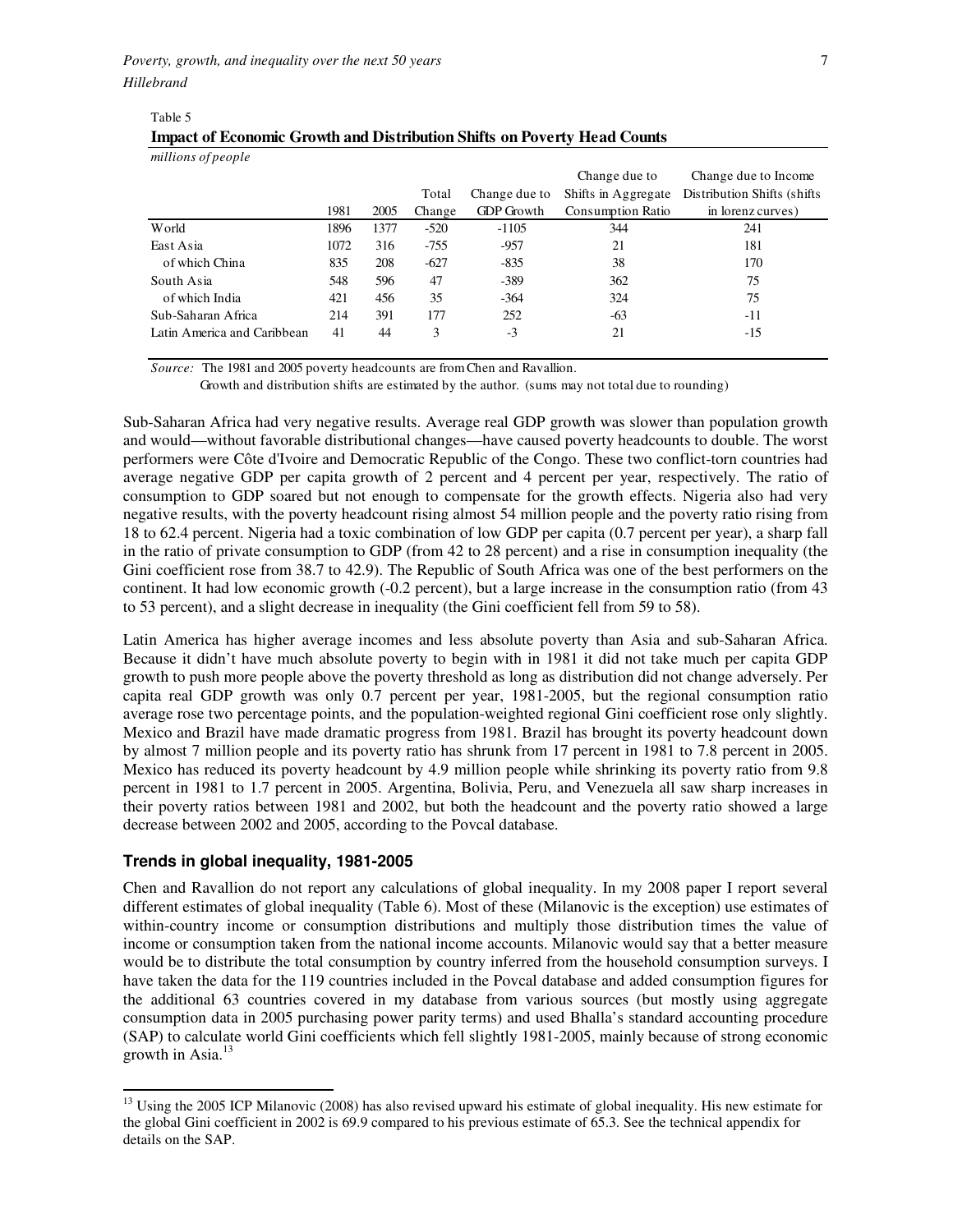## Table 6 **World Gini Estimates**

|                                   | 1820 | 1970 | 1980  | 1981  | 1988  | 1992  | 1993  | 1998  | 2005  |
|-----------------------------------|------|------|-------|-------|-------|-------|-------|-------|-------|
| Bourguignon/Morrisson             | 0.50 | 0.65 | 0.657 |       |       | 0.657 |       |       |       |
| Bhalla                            |      |      | 0.686 |       |       | 0.678 |       | 0.654 |       |
| Sala-i-Martin                     |      |      | 0.662 |       |       | 0.645 |       | 0.633 |       |
| Milanovic                         |      |      |       |       | 0.619 |       | 0.652 | 0.642 |       |
| Hillebrand                        |      |      | 0.653 |       |       |       |       |       | 0.634 |
| 2009 estimate using 2005 ICP data |      |      |       | 0.709 |       |       |       |       | 0.684 |
|                                   |      |      |       |       |       |       |       |       |       |

*Sources:* Bourguignon and Morrisson (2002), Bhalla (2002), Sala-i-Martin (2002b), Milanovic (2005), Hillebrand (2008) and new estimates by author.

## **FORECASTING ECONOMIC GROWTH**

Forecasting poverty 40 years in the future is mostly a matter of forecasting economic growth. Bourguignon and Morrisson claimed that economic growth had by far the greatest impact on global poverty inequality, 1820-1992. We know from Ravallion (2001) and Dollar and Kray (2002) found that the poor on average tend to share proportionately in the gains from economic growth. And we have seen in the above analysis of the Chen-Ravallion poverty data set that economic growth far outweighed the impact of the other two proximate causes: the distribution of national output between consumption and other uses, and changes of distribution by person in each country.

Economists have long relied on the neoclassical growth model (Solow, 1956) to think about economic growth. Economic growth, in Solow's framework, depends on changes in the capital stock (machinery, buildings, roads, communication lines, etc.), changes in the labor force, and changes in technology. In this model diminishing returns eventually set in and growth slows unless technological change intervenes to keep productivity increasing.

Changes in technology, according to empirical research by Abramowitz (1956) and many others, have contributed the major part of long-run economic growth in the OECD countries, and thus should be important to forecasts of the future. While changes in capital and labor are relatively simple to model and forecast, however, technology is not. Solow treated the technological change component as a residual or exogenous factor, not explainable by growth theory. Later researchers, especially Romer (1987, 1990), Grossman and Helpman (1991), and Barro and Sala-i-Martin (1995) have attempted to "endogenize" growth theory by trying to explain theoretically (and demonstrate empirically) the causal forces underlying technological progress, especially investment in research and development, but also institutional factors such as protection of property rights, regulation of international trade, and taxation.

An important corollary of the extended neoclassical growth model for poverty analysis is the convergence concept. It is implicit in the neoclassical growth model that poor countries should grow faster than rich countries and should eventually catch up—converge—in per capita output and income. According to Barro (1998, p 1): "If all economies were intrinsically the same except for their starting capital intensities, … poor places would tend to grow faster per capita than rich ones." Because rich countries are limited by diminishing returns and poor countries can grow faster by increasing capital stocks and adopting bestpractice technology, incomes ought to eventually converge. Lucas (2000) makes use of this convergence concept to predict rapid non-OECD growth and a convergence of incomes by 2100.

Douglas North (2005), on the other hand, believes that neo-classical economic theory by itself is not much help in explaining the process of economic change—institutions are more important. Economies are composed of institutions that provide incentives for work, trade, saving, and investment—or not. Institutions that stifle competition and encourage predation might well arise and persist, contra to the convergence hypothesis, because institutions poorly designed for economic growth might be admirably suited for maintaining the power and prosperity for those in command or might be based on cultural beliefs that do not value economic growth highly. Paul Collier (2007) warns us that bad governance is only one of the four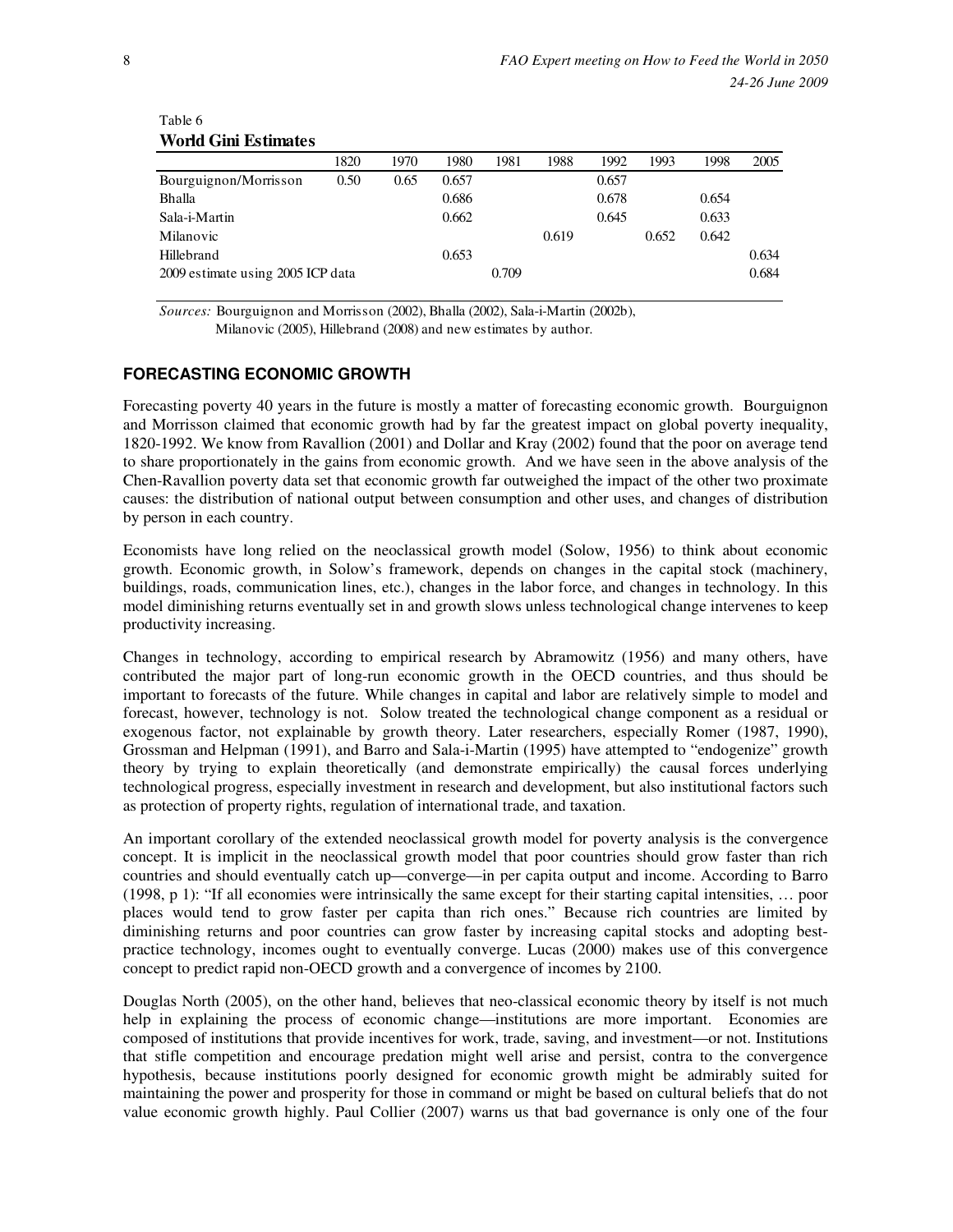poverty traps that can keep countries down<sup>14</sup>. Mancur Olson (1982) suggests that even rich and prosperous countries, which achieved prosperity through good institutions, are constantly at risk of economic sclerosis as special interests accrue power over time through lobbying and politics to undermine the institutions that spur competition and investment.

Most long run economic growth forecasts that appear in the literature are based on modeling exercises that use neoclassical and endogenous growth theory, the convergence concept, and some reference to the institutional ideas of North and Olson and others. While there is much to criticize and debate in the theoretical literature, it is also important to note that the empirical estimates of the underlying relationships are also contentious, with the magnitude of the relationships and even the direction of causality often in dispute. Any forecasting effort also requires many assumptions about policy choices by future governments over long periods of time; long-run forecasting efforts are necessarily speculative.

## **Forecasting Poverty and Inequality**

What will global poverty look like in 10 or 20 or 45 years? Not many explicit forecasts appear in the literature. Chen and Ravallion (2004, p. 33) using the old ICP data suggest it will drop, but their estimate is based on two time series regressions (one for East Asia, one for South Asia) based on past changes in the poverty headcount relative to assumptions about long-term economic growth. They assume that the poverty ratio in Africa will continue to be 45 percent. Their modeling and assumptions add up to a world poverty rate of 15 percent in 2015, thus meeting the Millennium Development Goals.

Bhalla (2005) concluded that the world poverty rate has already gone below 15 percent and will continue to go lower. Bhalla estimated a reduced-form equation to calculate the elasticity of the poverty headcount ratio to growth in incomes or consumption and then used this regression model to forecast future poverty levels assuming the distribution of income or consumption within countries remains the same.

The World Bank has been making forecasts of the 2015 world poverty rate in its *Global Economic Prospects* series since 2001. In the latest edition (2009) the 2015 forecast is revised upward from 10.2 percent to 15.5 percent because of the ICP revisions. These forecasts apparently use a cross-country regression that posits a constant elasticity of poverty reduction to per capita income growth adjusted by estimates of changes of within-country inequality. The constant elasticity assumption is not very reliable for extending projections very far in the future given that we are talking about movements below or above a fixed poverty threshold. A country with incomes just below the threshold can cross the threshold with only a low level of growth and a country with incomes far below the threshold can have high rates of growth without moving many people out of extreme poverty. A different forecasting methodology is clearly needed.

Hughes and his colleagues (2008) in a major new study review past poverty forecasting efforts in detail and present their own set of forecasts to the year 2055 using the "lognormal" distribution to convert estimates of average income and the Gini coefficient into poverty headcounts. This methodology has the advantage of embedding the poverty estimates directly into a long range macroeconomic simulation model (the International Futures Model<sup>15</sup>) so the authors of the paper or any user of the model can directly test not only the impact of alternative assumptions about economic growth on poverty futures, but also simulate the effects of changes in a wide variety of policy levers on economic growth and hence on poverty. The Hughes estimates are based on the old ICP data and so are not directly comparable to the new Chen-Ravallion numbers that form the basis of this study.

This paper uses an alternative methodology. If we have estimates of future GDP, if we assume the withincountry distribution of income and consumption remains constant, and if we assume the ratio of consumption to income is constant, we can simply read off the percentiles of income and consumption using the same accounting framework we did in the historical analysis. All three of these key "ifs" are problematic. There is no scientifically sound methodology to forecast global incomes and consumption decades in the future. Most long-term projections, including this one, rely on scenarios. The researcher posits a set of assumptions about the key drivers of growth, uses a model that relates these factors to economic outcomes, and produces

 $\ddot{ }$ 

 $14$  The others are (1) conflict and political violence, (2) abundance of natural resource wealth that distorts economic growth and (3) geographical disadvantages such as being landlocked, poor in resources or harried by bad neighbors.

 $<sup>15</sup>$  See Hughes and Hillebrand (2006).</sup>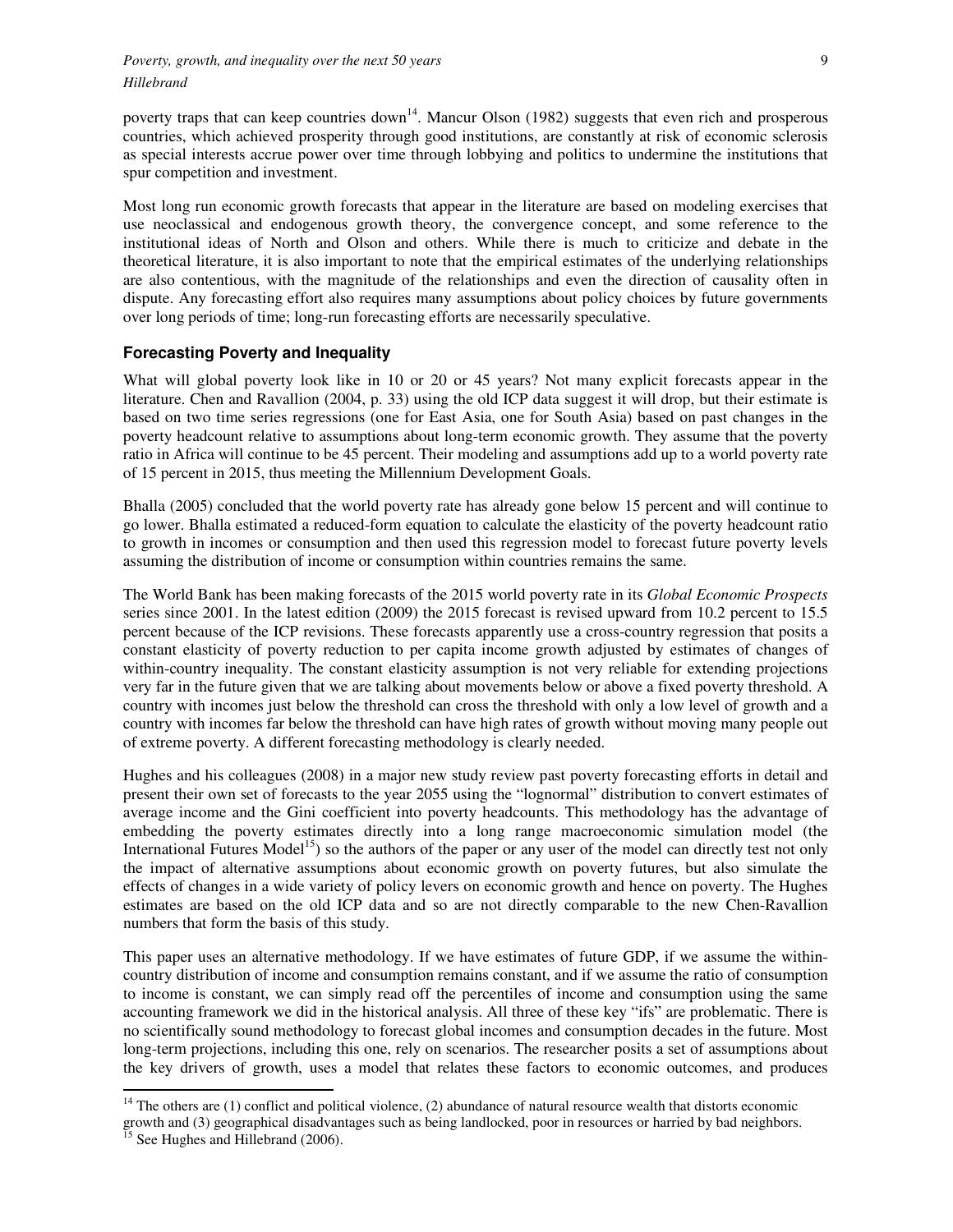projections that are presumed to be part of a range of plausible outcomes. The assumption of unchanging within-country distribution is also one that is often made in long-run forecasts (see Chen and Ravallion, 2004a), mainly because there is little scientific basis for predicting long-range changes and the existing empirical work on the subject shows such divergent results (see World Bank (2007) versus Higgins-Williamson (2002)). Consumption-to-GDP ratios could also change for endogenous economic reasons or because of political decisions, but are assumed in this paper to remain constant.

The World Bank poverty estimates tell a good-news story about global poverty from 1981 to 2005, but it is likely that the very high economic growth recorded by the non-OECD drove poverty headcounts down further through 2008. Using actual GDP growth rates between 2005 and 2008 and assuming no changes in within-country distributions, I estimate the global poverty headcount fell over 200 million and the poverty headcount ratio declined to about 18 percent (Table 7).

Table 7 **Poverty Estimates for 2008**

|                             | 2005      |          | 2008      |          | 2006-2008                     |
|-----------------------------|-----------|----------|-----------|----------|-------------------------------|
|                             | Poverty   | Poverty  | Poverty   | Poverty  | Average annual growth in real |
|                             | Headcount | Ratio    | Headcount | Ratio    | per capita GDP                |
|                             |           |          |           |          |                               |
| Non-OECD                    | 1,377     | 21.3%    | 1,132     | $17.6\%$ | $4.6\%$                       |
| East Asia                   | 316       | 16.8%    | 247.2     | 15.9%    | 5.7%                          |
| China                       | 208       | $15.9\%$ | 148       | 12.3%    | $7.5\%$                       |
| South Asia                  | 596       | 40.3%    | 467       | $30.2\%$ | $4.4\%$                       |
| India                       | 456       | 41.7%    | 339       | 29.9%    | 4.9%                          |
| Latin America and Caribbean | 46        | 8.4%     | 36        | $6.6\%$  | $3.0\%$                       |
| Sub-Saharan Africa          | 391       | 51.2%    | 352       | 44.3%    | 2.9%                          |

*Source:* 2005 Poverty estimates from Chen and Ravallion (2008); 2006-2008 growth rates from WDI and The Economist magazine. 2008 Poverty estimates are author's calculations based on SAP methodology but adjusted upward based on the World Bank's estimate of the impact of rising commodity prices on the poor. (World Bank, 2009, pg 117)

The analysis relies on the SAP methodology described above and a spreadsheet model that estimates average consumption by percentile of population for 182 countries. The poverty and inequality estimates from the SAP model are driven by population and economic growth numbers that are derived from scenarios produced with the International Futures (IFs) model. The IFs model is convenient because it contains detailed growth models for 182 states, contains numerous policy levers that have been calibrated based on recent empirical work at the World Bank and elsewhere, and because the model already contains numerous well thought-out long range growth scenarios. It will become clear that slightly varying assumptions about a small number of key parameters can have very large effects on global poverty and inequality. The poverty forecasts presented below will be based on two scenarios. The Market First scenario will assume rapid technological change in the OECD countries, a strong tendency toward convergence in the non-OECD countries based on globalization, pro-growth policies, and institutional change. The Trend Growth scenario will assume less technological change, less globalization, and less improvement in economic governance in the slow-growth regions.

# **THE "MARKET FIRST" SCENARIO**

 $\ddot{ }$ 

The "Market First" scenario is based on the IFs default scenario as of October, 2008. It was compiled by the IFs team at the University of Denver using an optimistic set of assumptions consistent with global analysis from the United Nations and the National Intelligence Council.<sup>16</sup> The World Bank elaborated a similar scenario in its Global Economic Prospects: Managing the Next Wave of Globalization (2007). As in the World Bank work, the numbers used here are not a forecast but a scenario based on assumptions about changes in population, capital stock, and productivity gains. High growth is based on assumptions of strong technological change brought about in the OECD countries by continuing research and development. The non-OECD countries advance by catch-up economic growth fostered by high investment, improved governance, efficiencies gained from expanded trade and financial linkages, and rising investment in human

<sup>&</sup>lt;sup>16</sup> See, in particular, National Intelligence Council (2004, 2008), United Nations (2004), and UNEP (2007).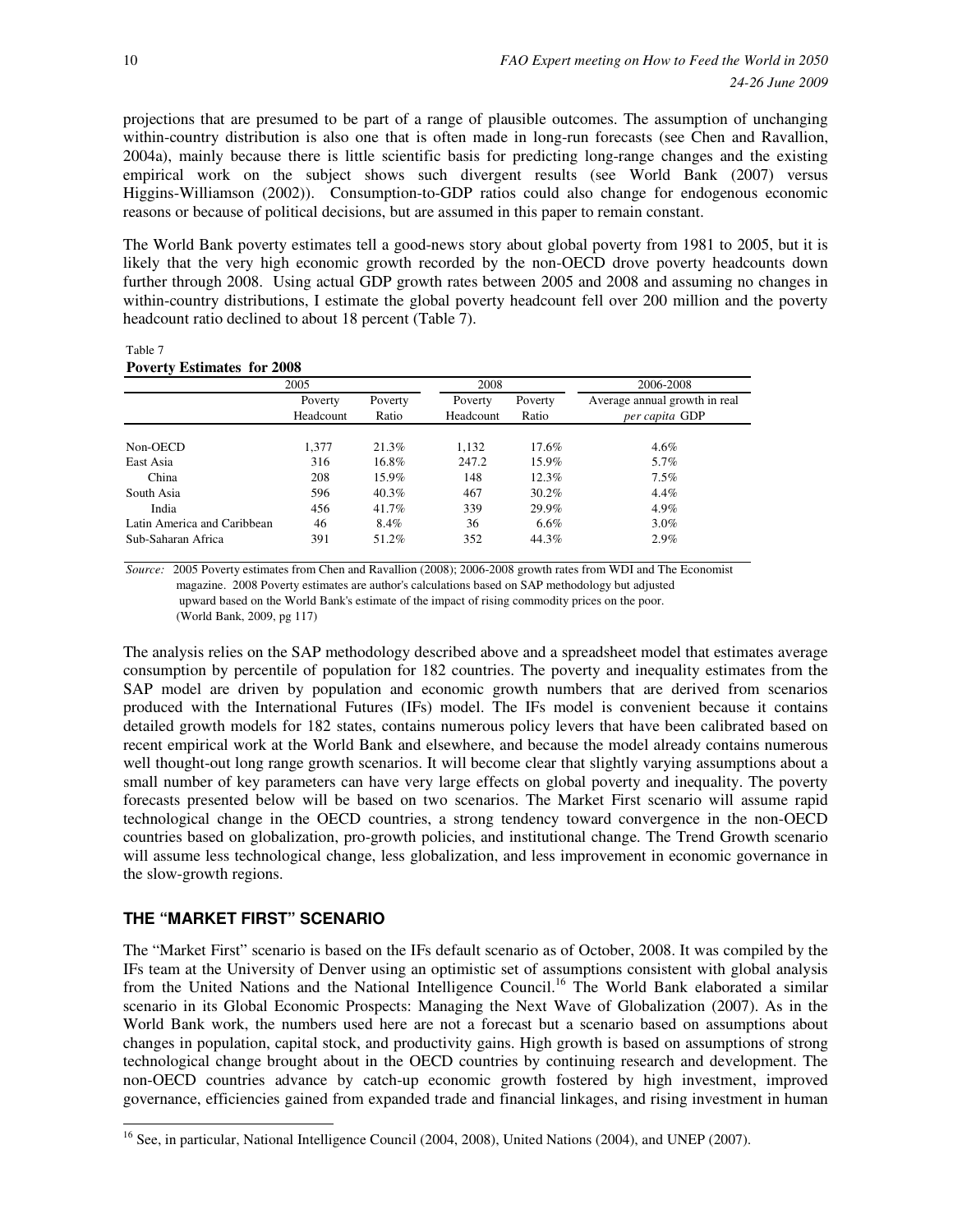capital. There is clearly much scope for catch-up growth in the non-OECD countries, but there is also no scientific way of forecasting how much convergence will be achieved or what growth-enhancing or growthretarding policies will be followed in each country.

The assumptions used here produce another golden age of growth, with world growth and growth in most regions higher than in the last 25 years. With economic growth at this high pitch, world poverty shrinks dramatically. The number of extreme poor shrinks from 1377 million in 2005 (the Chen-Ravallion startingpoint number) to 964 in 2015 and 245 in 2050 (Table 8). Strong economic growth leads to the eradication of extreme poverty in India, but not China. China's much more unequal distribution of income and consumption put that country at a disadvantage in eliminating poverty. Sub-Saharan Africa cuts its poverty rate substantially, but, assuming continuing high population growth rates, $17$  the number of people living in extreme poverty continues to grow past 2015. A few countries in East and South Asia (Afghanistan, Bangladesh, Nepal, Pakistan, and Democratic People's Republic of Korea) and Haiti account for most of the rest of the people still living in extreme poverty in 2015. By 2050, assuming per capita income growth over 2 percent a year, the poverty headcount in sub-Saharan Africa has started to fall but it still nearly 200 million people. By 2050, in this high growth scenario, the global poverty rate is only 2.5 percent.

#### **Poverty Estimates in the Market First Scenario**

|                          | Average annual rate               | Poverty Headcount at \$1.25 a day     |       |              |       | <b>Poverty Ratios</b> |         |
|--------------------------|-----------------------------------|---------------------------------------|-------|--------------|-------|-----------------------|---------|
|                          | of growth, real GDP per<br>capita | Constant within-country distributions |       |              |       |                       |         |
|                          | 2006-50                           | 2005                                  | 2015  | 2050         | 2005  | 2015                  | 2050    |
| World                    | 3.0                               | 1377                                  | 964   | 245          | 21.3% | 13.3%                 | 2.6%    |
| <b>OECD</b>              | 2.8                               |                                       |       |              |       |                       |         |
| Non-OECD                 | 3.8                               | 1377                                  | 964   | 245          | 24.8% | 15.3%                 | 2.9%    |
| East Asia, Pacific       | 4.3                               | 316.2                                 | 125.5 | 15.6         | 16.8% | 5.3%                  | 0.7%    |
| China                    | 4.8                               | 207                                   | 106.1 | 12.4         | 15.9% | 7.6%                  | 0.8%    |
| South Asia               | 4.3                               | 595.6                                 | 249.2 | 14.1         | 40.3% | 15.4%                 | 0.6%    |
| India                    | 3.9                               | 456                                   | 243.2 | $\mathbf{0}$ | 42.0% | 19.8%                 | $0.0\%$ |
| Sub-Saharan Africa       | 2.5                               | 391                                   | 395   | 205          | 50.9% | 41.1%                 | 11.7%   |
| Latin America            | 3.4                               | 46                                    | 35    | 7.8          | 8.2%  | 5.6%                  | $1.0\%$ |
| Middle East/North Afric: | 3.3                               | 11.0                                  | 8.7   | 0.7          | 3.6%  | 2.2%                  | 0.1%    |
| Eastern Europe/former S  | 3.4                               | 17.3                                  | 13.5  | 2.1          | 3.7%  | 3.8%                  | 0.4%    |
| World Gini               |                                   | 68.4                                  | 68.0  | 64.8         |       |                       |         |

-

Table 8

*Sources: Historical data from World Development Indicators (with estimates from Maddison (2003) for missing data).*

Scenario data from simulations with the International Futures Model

The world Gini coefficient falls to 64.8 in 2050, but still remains high compared to most within-country distributions because economic growth is assumed to continue to be strong in the OECD and other rich countries. Continued high global inequality and high Gini coefficients within many countries are troublesome features even in this low-poverty scenario and may prevent it from happening. Alessina and Perotti (1993) found that income inequality hurts growth by increasing political instability and thereby decreasing investment. Henry Rowan (1995) believes that inequality heightens class conflict, produces capital flight, and encourages redistributive policies that can be self-defeating. Amy Chua (2004) believes that global inequalities provoke resentment of the poor toward the rich countries, inhibiting cooperation and trade at best, and provoking violence at worst.

Sub-Saharan Africa performs relatively poorly in the Market First scenario, but even there the poverty headcount eventually starts to decline. Economic growth in this scenario is not low by world historical standards and good by Africa standards—GDP per capita is projected to rise by 2.5 percent per year for the region. The average of country growth rates is similar, but the IFs projections show a wide range of country growth rates<sup>18</sup>—from -0.8 percent per year in Togo to 5.9 percent per year in the United Republic of

<sup>&</sup>lt;sup>17</sup> The population growth rates embedded in the IFs forecasts closely track the United Nations' mid-range population forecast.

 $<sup>18</sup>$  Mainly because of different assumptions about policy changes by country, and between-country historical differences</sup> in translating policy changes into economic growth.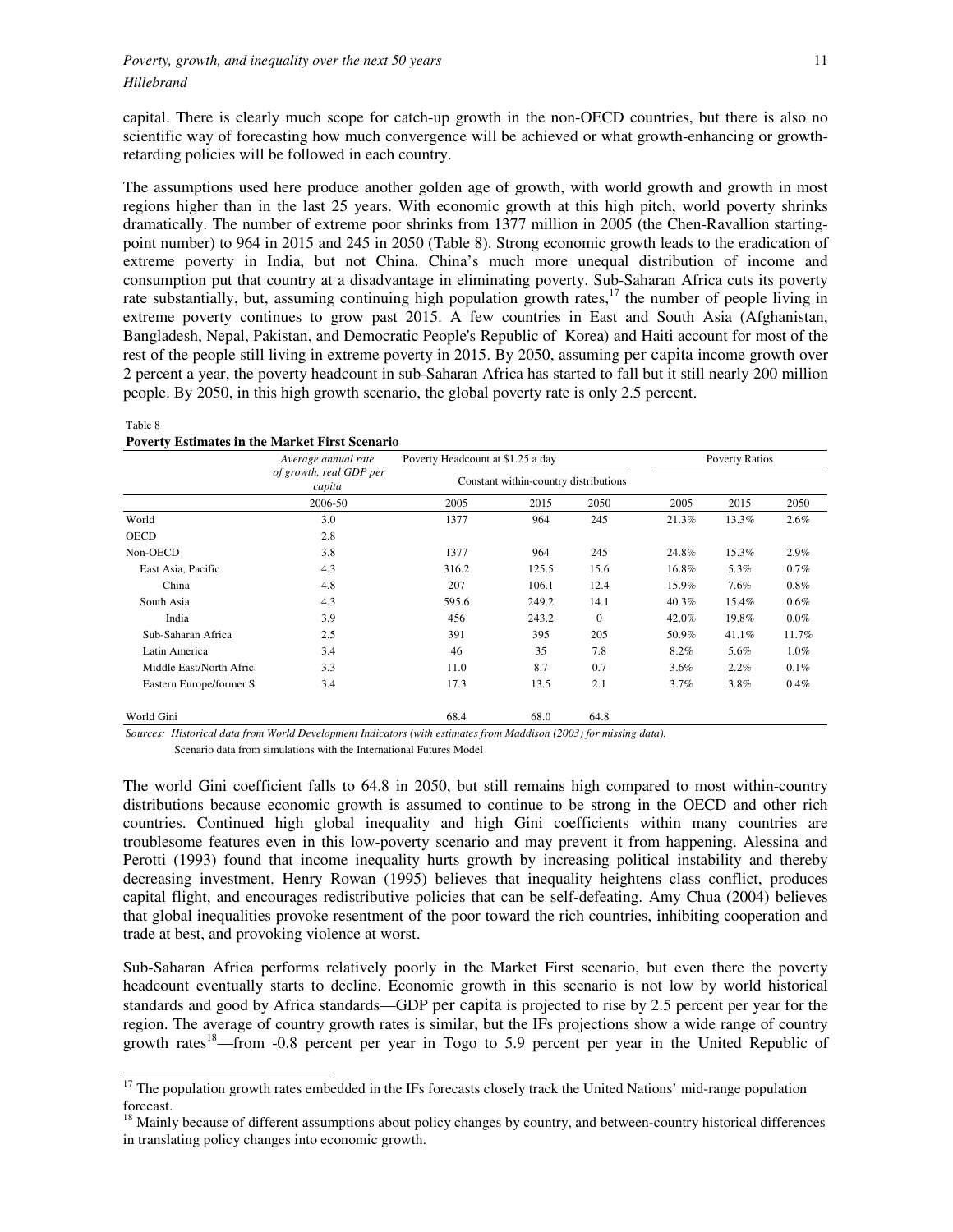Tanzania. These rates of growth are enough to bring the poverty rate down sharply in the region, but population growth is so high and the starting level of income is so low in most countries that it takes a GDP per capita growth rate of approximately 2 percent per year or more to bring the poverty headcount down. Cameroon, Democratic Republic of the Congo and Liberia are among the weakest performers, and 8 out of 38 countries projected show higher poverty headcounts in 2050 than in 2005. High projected economic growth in Ethiopia, Mozambique, Nigeria and the United Republic of Tanzania accounts for about 70 percent of the fall in the regional poverty headcount. South Africa nearly succeeds in eliminating extreme poverty not because of high economic growth but because it had such a low poverty headcount ratio in 2005 that it did not require much positive per capita economic growth to push almost all of the population above the poverty threshold.

The IFs model also produces estimates of food supply and demand, by country, consistent with its demographic and economic projections. World food demand in this high-economic, medium-population growth scenario increases by about 1.3 percent a year to 2050. World supply rises somewhat less because substantial improvements in technology and transportation infrastructure are assumed to cut crop losses sharply. Land devoted to crop production is assumed to rise only slightly while technological advances increase world average crop yields by about 0.9 percent per year (Table 9). Calories available per person rise everywhere and particularly so in sub-Saharan Africa. If alternative assumptions were made reducing technological advances that aid food production, the relative price of foodstuffs would increase, some countries would be advantaged and some disadvantaged but overall world economic growth would slow and poverty would increase.<sup>19</sup>

#### Table 9

#### **World Food Supply and Demand in Market First Scenario**

|                       | World Crop Production              | Crop Land        | Yield            | Crop Loss Ratio    |
|-----------------------|------------------------------------|------------------|------------------|--------------------|
|                       | million metric tons                | million hectares | tons per hectare | percent            |
| 2005                  | 4190                               | 1544             | 2.71             | $30.3\%$           |
| 2050                  | 6584                               | 1617             | 4.07             | 22.3%              |
| percent change        | 57.1%                              | 4.7%             | 50.0%            |                    |
| avg. ann. Pct. Change | $1.0\%$                            | $0.1\%$          | $0.9\%$          |                    |
|                       | Calories available per person      |                  |                  |                    |
|                       | World                              | <b>OECD</b>      | Non-OECD         | Sub-Saharan Africa |
| 2005                  | 2,800                              | 3,421            | 2,662            | 2,256              |
| 2050                  | 3,207                              | 3,635            | 3,135            | 2,588              |
| percent change        | 14.5%                              | $6.3\%$          | 17.8%            | 14.7%              |
| avg. ann. Pct. Change | $0.3\%$                            | $0.1\%$          | $0.4\%$          | $0.3\%$            |
|                       | Percent of population malnourished |                  |                  |                    |
|                       | World                              | <b>OECD</b>      | Non-OECD         | Sub-Saharan Africa |
| 2005                  | 12.4%                              | 1.9%             | 14.8%            | $30.7\%$           |
| 2050                  | $4.5\%$                            | 0.0%             | 5.3%             | 18.5%              |
|                       |                                    |                  |                  |                    |

*Source:* Market First scenario, International Futures Model

## **How might distribution shifts affect future poverty headcounts?**

We have seen that economic growth is not the only factor that matters for changes in poverty levels; shifts in the amount of production made available for consumption (shifts in the Consumption/GDP ratio) and shifts in the distribution of consumption among a population (Lorenz curve shifts) also can have large impacts on poverty.

## *Lorenz curve shifts*

 $\ddot{ }$ 

Kuznets (1955) suggested that economic development itself made income distributions more unequal, by increasing returns to capital and leaving the rural poor lagging further behind workers in the modernizing

<sup>&</sup>lt;sup>19</sup> More interactions between growth, inequality, and food supply and demand could be generated for a second iteration of this paper.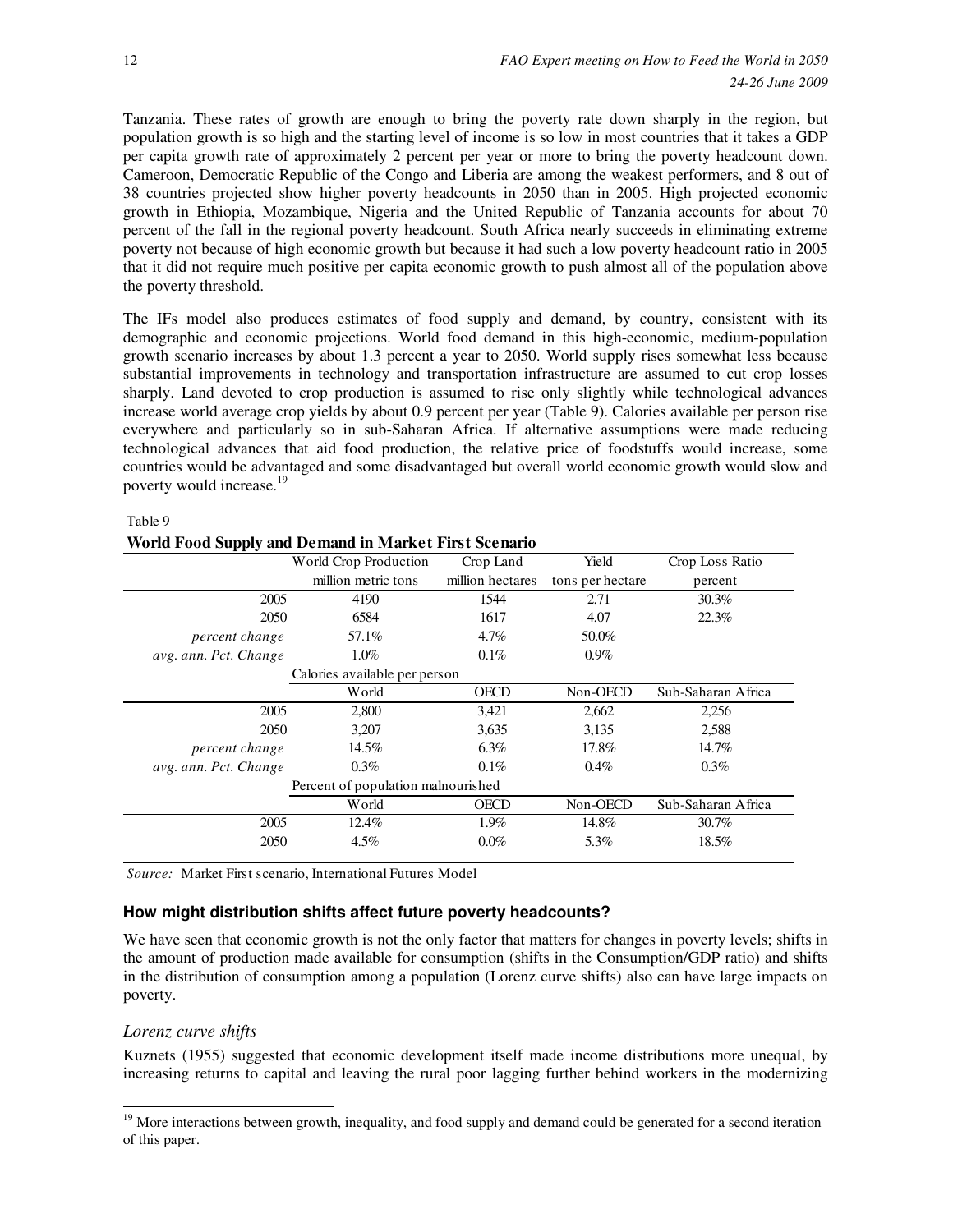sectors of the economy. Recent work by Ravallion (2001) and Dollar and Kray (2002) rebut the idea that growth has negative or any systematic effects at all on distribution. Barro (2000), however, suggests that income inequality does tend to rise until a per capita income of \$4,815 (in 2000 PPP dollars) and then starts to fall. $^{20}$ 

Some researchers have attempted to forecast changes in within-country income distributions based on demographic shifts. Using data from the 1960s through the 1990s, Higgins and Williamson (2002) find a strong relationship between trends in income equality and demographic shifts: inequality decreases as the higher-earning middle-age cohorts grow in proportion to the rest of the population. They forecast very large decreases in within-country inequality over the next 50 years, with the weighted average African Gini coefficient falling from 46.4 in the 1990s to 37.8 in 2050, and the Latin American and Pacific Rim region experiencing similar proportionate declines. Higgins and Williamson also report estimated changes in the ratio of income of the highest to the lowest quintiles (Q5/Q1) for the three regions.

While the Higgins/Williamson regional income distribution estimates do not give a clear linkage to the country income and consumption distributions used in this paper, I used their forecast of the declines in Gini coefficient and Q5/Q1 ratios to generate forecasts of country distributions and then calculated the resulting headcounts to show the sensitivity of the poverty and Gini coefficent numbers to the Higgins/Williamson forecast. The new country-distribution estimates used in this simulation captured the essence of the Higgins-Williamson estimates: the three regional Gini coefficients fell by the same ratio and the change in the Q5/Q1 ratios fell by the same amounts. The postulated change in within-country inequality, motivated by shifting demographics, reduces the global poverty headcount estimate in 2050 from 232 million people to 114 people.

Researchers at the World Bank (2007), however, have recently used other empirical work suggesting a conclusion opposite to the Higgins-Williamson work: as the shares of older workers rise in proportion to the total work force, inequality rises "since wage dispersion within these groups tends to be high": $^{21}$  The World Bank suggests an increase of about 4.0 in the African regional Gini coefficient by 2030, and an increase of 1.6 in the Asian Gini coefficient. I generated rough estimates of what the World Bank numbers would mean to the percentile distributions used in this paper; the inferred Q5/Q1 ratios rising in Asia and Africa, instead of falling as in the Higgins-Williamson case. The shifting within-country distribution pushes up the 2050 global poverty headcounts to 328 million people.

Thus the two conflicting views of the endogenous future of Lorenz curve shifts put a band of about a 100 million people on either side of our Market First scenario projected poverty headcount of 245 million in 2050. Of course policy measures—either explicit or unintentional— might also be undertaken by governments that shift the Lorenz curve in either direction.

# *Shifting Consumption/GDP ratios*

Consumption to GDP ratios average about 56 percent in the OECD, and fluctuated around a narrow range, 1981-2005. The average consumption to GDP ratio for the non-OECD countries is similar, but much more variable. The numbers range from 14 to 171 percent of GDP using PPP data from the World Bank's World Development Indicators (WDI) database. Using implicit consumption figures from the household surveys as reported on the Povcal website and dividing by the GDP figures from WDI, the range is even greater, from 7 to 237 percent. Some very large ratios occur in war-torn countries where investment is probably very low and foreign aid is very high. Some very small ratios occur in countries with substantial mineral export wealth. It is also possible that some of the large and small numbers are due to data errors, either in the household surveys or in the National Income Accounts data, or both.

We know from the analysis shown in Table 5 that the poverty estimates were significantly affected by past shifts in the consumption-to-GDP ratios, particularly by the huge implicit decline in the Indian consumption figures. In a long-run scenario such as this with very high growth rates over time one could plausibly assume that the non-OECD consumption rates ought to converge and stabilize near the present OECD levels. Such an experiment was not conducted for this paper but it would probably not have had a great impact on the

 $\ddot{ }$ 

 $20$  This idea could be explored empirically in another iteration of this paper.

 $21$  Global Economic Prospects (2007, p. 85).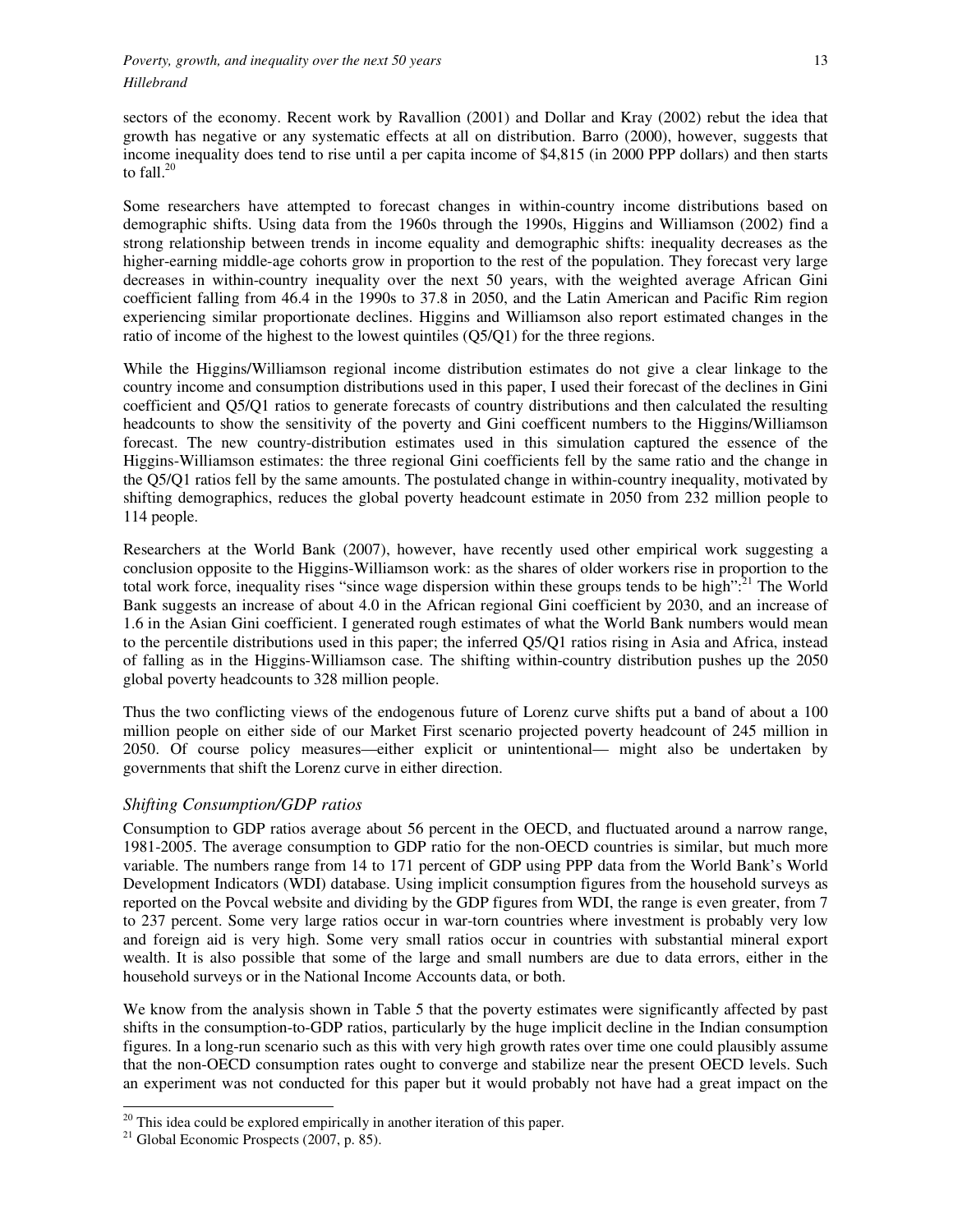overall numbers—since the starting point for the non-OECD countries was not to dissimilar from the OECD— but it could dramatically affect those countries now far from the OECD average.

This analysis further suggests, however, that the conventional concept of pro-poor growth which looks at just the shift in income Lorenz curves and economic growth (see Kakwani (2000) and Chen and Ravallion (2001) is inadequate—shifts in the consumption ratio must also be considered and should not be treated as independent of either growth or the Lorenz curve. An increase in the consumption ratio, other things equal, reduces the poverty headcount. But if an increase in the ratio comes at the expense of productive investment, the long term effect could be anti-poor.

Our poverty measures rely on household consumption surveys that reflect changes in aggregate consumption figures with little correlation to changes in consumption and GDP figures in the National Income Accounts. This use of sometimes inconsistent data weakens an important analytical link between poverty and economic growth. For example, according to the National Income Accounts data (as converted into 2005 PPP data by the World Bank), India's real GDP per capita grew at an average annual rate of 3.8 percent, 1981-2005, and private consumption per capita grew at 2.9 percent per year. The Povcal database per capita consumption figures, based on the household survey data, grew at just 1.0 percent per year over this period. If Chen and Ravallion are correct in stating that the household surveys are a better measure of consumption than the National Income Accounts, one should probably conclude that the GDP growth estimates are not reliable. More detailed analysis is required illuminating the forces not just behind shifts in the Lorenz curve but also the connection between consumption measured by the household surveys and economic growth.

Setting aside these analytical problems, the numbers in the Market First scenario tell a good-news story. The extreme poverty headcount is shrinking in most regions by 2015 and in all regions by 2050. The original Millennium Development global poverty headcount ratio—15 percent by 2015—should be reached easily.<sup>22</sup> While I have focused on the numbers at the \$1.25-a-day standard, the improvements at the more generous \$2.50-a-day standard are even more impressive, from 3,085 million (48 percent of world population) in 2005 to 710 million (7.3 percent). Even in the pessimistic scenario in which demographic shifts lead to worsening within-country distributions (the World Bank scenario), the global poverty headcount still shrinks dramatically because of good economic growth.

The trouble with this good-news story, however, is that it is just a scenario; there is no way of knowing if world economic growth rates will be anywhere near this high or how within-country distributions will change. The growth rates assumed in the Market First scenario are, after all, almost everywhere higher than those that actually occurred in the post World War II "golden age" period of global growth when so much of the poverty rate reductions calculated by Bourguignon and Morrisson occurred.

Economic growth above 3 percent per year in real per capita terms in the non-OECD countries is certainly possible over the next 40 years. Most of the countries in this group are so far behind the OECD countries in productivity levels that they have enormous growth potential by adopting modern techniques and gradually converging toward OECD-level productivity. The long-term growth rates envisioned in the Market First scenario for Africa, Latin America, and the Middle East are actually quite close to the growth rates achieved in 2002-2007, coinciding with an unusually high period of world economic growth. But even assuming that war, resource constraints, or climate difficulties do not intrude, maintaining such high growth rates will involve enormous changes in governance, institutions, and attitudes in many countries.

## *Comparison to other long-range growth and poverty projections.*

Nobel-Prize winning economist Robert Lucas (2000) has produced a similar scenario. He believes that the non-OECD countries will converge with the OECD countries over the course of this century, citing three major reasons:

• based on Tamura's work (1996) he assumes technology diffusion, the idea that knowledge produced anywhere benefits producers everywhere;

 $\ddot{ }$  $22$  Chen and Ravallion (2008) suggest that since the original goal was a "halving of the extreme poverty ratio from 1990 to 2015" the upward revision of the historical numbers implies the new goal should be closer to 20% than 15%. That goal is also easily reached in the Market First scenario.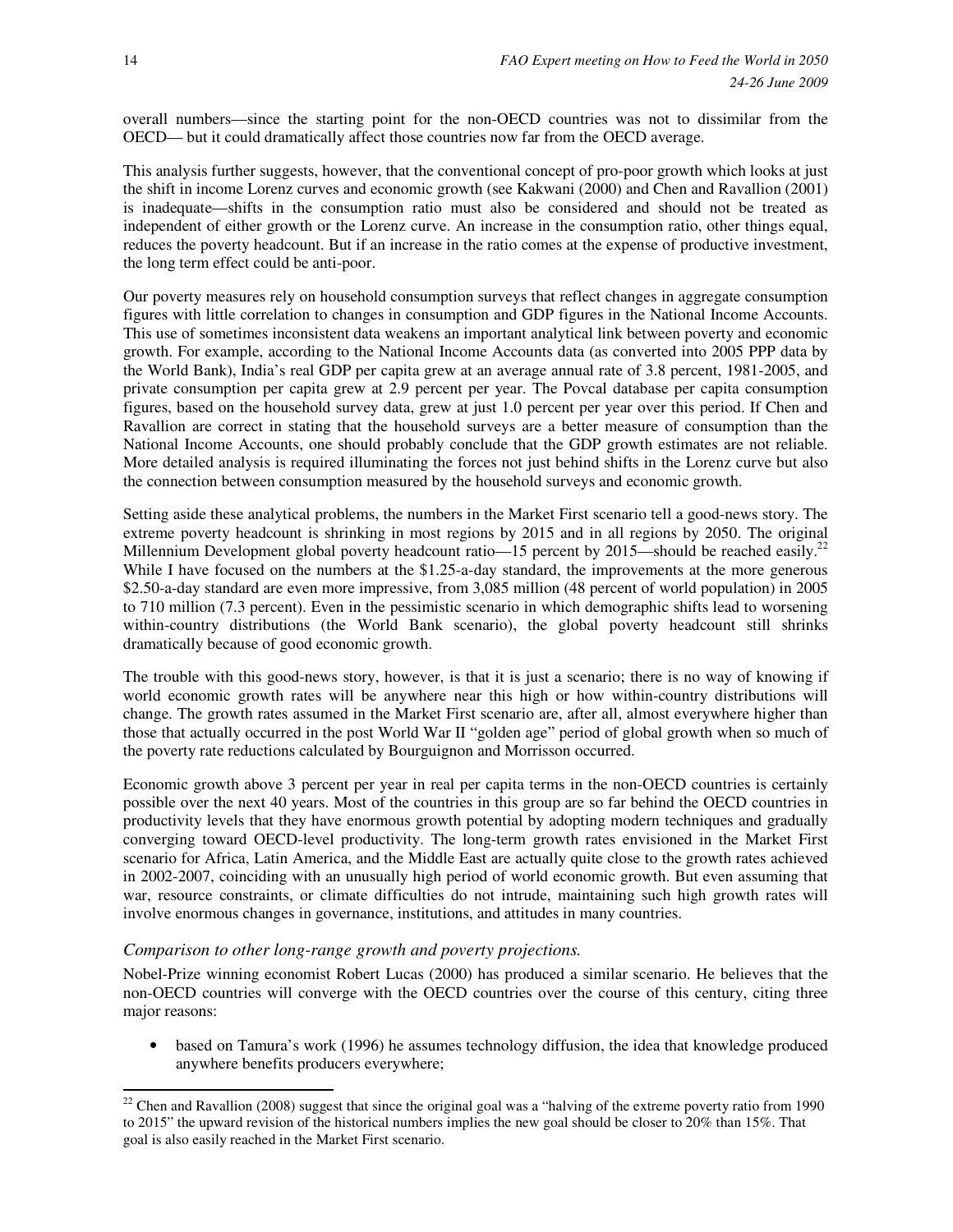- from Prescott and Parente (1994) he expects improvements in governance ("governments in the unsuccessful economies can adopt the institutions and policies of the successful"); and
- diminishing returns and flows of resources ("high wages in the successful economies lead to capital flows to the unsuccessful economies, increasing their income levels").

Lucas' world growth model suggests that the long period of rising global income inequality that began with the industrial revolution in 1800, slowed down or ended in recent decades, and will reverse itself in this century: "I think the restoration of inter-society income equality will be one of the major economic events of the century to come." $^{23}$ 

Henry Rowan (1996) predicted that within a generation most of the world's population will be rich or at least much closer to it than it is today. Not only will incomes converge across countries, he said, but also the world will become more peaceful and democratic. He did not deny the existence of enormous problems in every part of the non-OECD world, but he believed that better policies and growing social capabilities would spur growth:

"A major reason why there are still poor countries is that their economic policies have produced unstable prices and employment, domestic prices out of line with world ones, inefficient nationalized and regulated industries, low trade shares, little foreign capital and technology, and obstacles for the creation of new industries. Such errors are now widely being corrected. Import-substitution policies are being replaced by export-oriented ones, countries hitherto hostile to foreign investment are encouraging it, regulations being reduced, firms privatized, and more (Rowan (2006), p 93)."

Angus Maddison (2007) also has produced a bullish long run economic forecast to 2030, although one with more diverse regional results than the Market First scenario. In his *Contours of the World Economy, 1-2030 AD*, he forecasts the non-OECD group of countries growing almost twice as fast as the OECD countries (3.0) to 1.7 percent) in real per capita terms, 2003-2030. He assumes technological advances will keep growth high in the mature economies and he expects convergence forces will allow China and India to both average about 4.5 percent growth in real terms. Growth will slow over the period as these countries approach the technological frontier and are forced to devote more resources to environmental and welfare issues. He assumes that Latin America will continue on a slow growth path due to outright rejection or half-hearted implementation of pro-growth policy reforms. He projects only 1 percent growth in Sub-Saharan Africa.

The global growth optimism in the Market First scenario is also replicated in the Intergovernmental Panel on Climate Change A1 global warming scenarios which envision very rapid economic growth—3.1 percent real world per capita GDP, 2001-2050—based on increased globalization and rapid introduction to new technology (IPCC, 2009).

The bullishness in all these scenarios comes from similar concepts about economic growth. The projections are based, implicitly or explicitly, on the extended neoclassical growth model described above and assumptions about the same factors that presumably are growth-promoting such as the institutional and policy factors that promote or discourage convergence. Economists at the World Bank and elsewhere are in general agreement on the nature of governance and institutions that work best to promote long-run economic growth:

- Free markets and private property are better at generating growth than centralized government control of production, but a strong government is nonetheless essential to force the rules of peaceful economic behavior and alleviate inevitable market failures.
- Trade and financial market liberalization is needed to spur competition and the flow of investment funds, including increased access to developed-country goods and capital markets.

 $\ddot{ }$  $^{23}$  The Lucas arguments and the exact quotes cited in this paragraph are from Lucas (2000), p 164-166.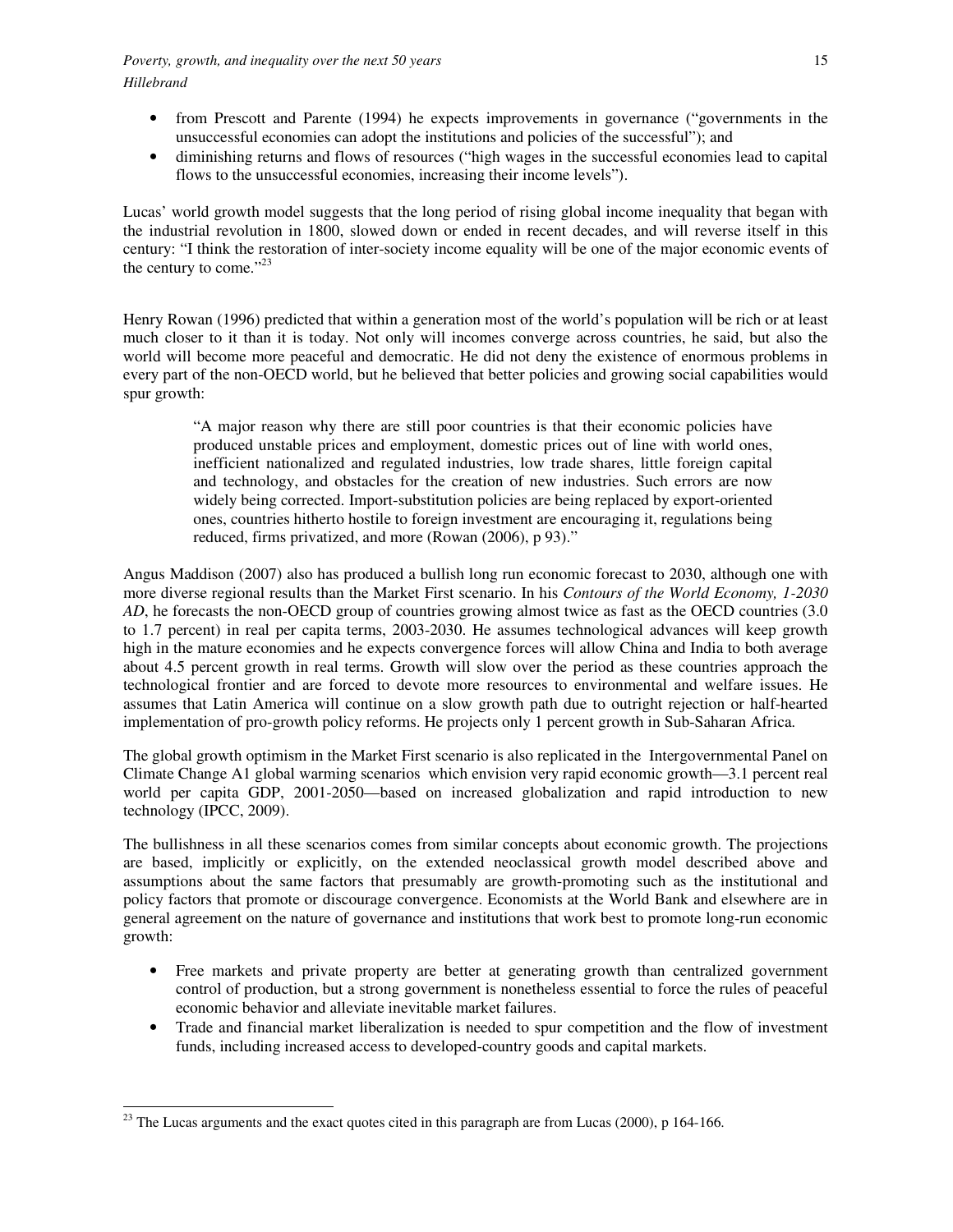• Democratic accountability of government is helpful, to keep both corruption and predation from destroying incentives to work, save, and invest, and to encourage pro-growth spending on education, health, and infrastructure.<sup>24</sup>

But despite wide—not universal—acceptance of these principles there is little agreement on how countries can or should transition to modernity and what outsiders can do to help. It took hundreds of years for Western Europe and North America to develop, from within, the institutions that propel the modern economy and the Washington Consensus ideas provide only general principles, not specific policy guidance. No wellmeaning expert has the ability to design a fail-safe program to guarantee economic success even in countries with governments willing to reform. In addition, the application of policies aimed at converting these principles into practice under the guidance of the International Monetary Fund and the World Bank has lead to numerous policy failures, few successes, and much bitterness (Easterly, 2001). There is also some outright political opposition to many of the tenets of this market-oriented approach to economic governance and it is very easy for political leaders to resist or overthrow reform efforts for reasons of intellectual disagreement, ignorance, domestic politics, or personal (or group) advantage.<sup>25</sup>

The Market First scenario also assumes that the OECD countries continue to grow at high rates—high in per capita terms compared to historical norms. This is not implausible. The OECD countries, despite the severe recession of 2008-09, have economic and political institutions designed to generate good economic growth, and large expenditures for research and development are expanding the knowledge frontier in a way that could well lead to significant productivity gains for decades to come. Growth in the countries at the technological frontier depends mainly on human capital development and there is no physical limit on that.<sup>26</sup>

High OECD growth by itself probably hurts the global inequality numbers, but it is helpful to economic growth, and hence poverty reduction, in the non-OECD countries. The OECD countries, however, face their own set of problems, especially dealing with a rapidly aging population that threatens to undermine the social contract that underpins economic success. It is easy to imagine a scenario with much lower economic growth in both the OECD countries and the rest of the world.

# **THE TREND GROWTH SCENARIO**

In an alternate scenario I calculate what would happen to global poverty if the benign assumptions that drove convergence of the non-OECD countries in the Market First scenario did not occur. Instead, most countries are assumed to continue on the same trajectory they have been on for the last 25 years. For some countries, notably China and India, that is a very good trajectory. But for Latin America, Africa, and the Middle East, recent economic history has not been favorable apart from a few years in the early 2000s when almost all countries participated in an unsustainable global boom (Table 10).

In Latin America, GDP per capita grew an average of only 0.7 percent per year, 1981-2005, while growth averaged 0.5 percent a year in the Middle East/North Africa region. In sub-Saharan Africa, GDP per capita declined an average of 0.2 percent per year, increasing the poverty headcount by nearly 180 million people.<sup>27</sup>

 $\ddot{ }$ 

<sup>&</sup>lt;sup>24</sup> This list stems from the original "Washington Consensus" list proposed by Williamson (1989). For a more up-to-date discussion see the Commission on Growth and Developoment's *The Growth Report: Strategies for Sustained Growth and Inclusive Development* (2008) and Rodrik's "A Washington Consensus I Can Live With" (2008). See also Mancur Olson's "Big Bills Left on the Sidewalk" (1996) for a discussion of overcoming the collective action problem. <sup>25</sup> The latter point is extensively treated in Acemoglu and Robinson's *Economic Origins of Democracy and* 

*Dictatorship* (2006).

<sup>&</sup>lt;sup>26</sup> See Peter Schwartz (1999) or Duesterbeg and London (2001) for optimistic discussions about the future of technology.

<sup>&</sup>lt;sup>27</sup> There was a slight decrease in the Sub-Saharan African poverty headcount ratio which is surprising given the low GDP growth rates. The previous Chen-Ravallion estimate (2004) showed the Sub-Saharan poverty ratio increasing by 5.3 percentage points between 1981 and 2001. My 2008 estimate had the Sub-Saharan poverty ratio increasing 6.5 percentage points between 1980 and 2005.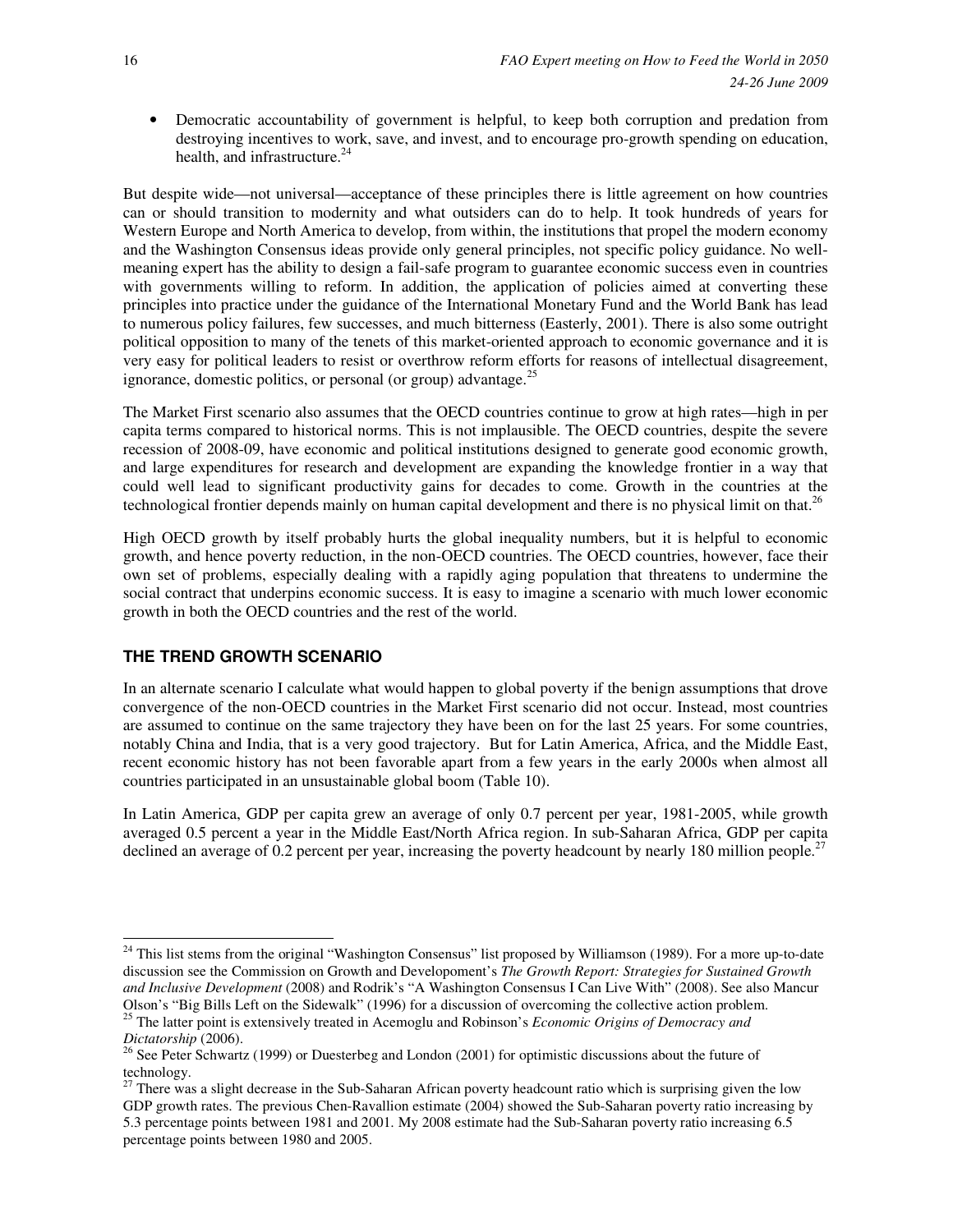*Poverty, growth, and inequality over the next 50 years* 17 *Hillebrand* 

Table 10

| Poverty Headcounts and Poverty Ratios in the Slow-Growth Regions in 2050 |                       |                         |                               |                 |      |  |  |  |
|--------------------------------------------------------------------------|-----------------------|-------------------------|-------------------------------|-----------------|------|--|--|--|
|                                                                          | Average annual growth | Poverty                 |                               | Poverty         |      |  |  |  |
|                                                                          | PPP GDP per capita    |                         | headcount (at \$1.25 a        | headcount ratio |      |  |  |  |
|                                                                          | 1981-2005             | day, millions of people |                               | $\%$            |      |  |  |  |
|                                                                          |                       | 1981                    | 2005                          | 1981            | 2005 |  |  |  |
| Latin America/Caribbean                                                  | $0.7\%$               | 42                      | 46.1                          | 11.5            | 8.4  |  |  |  |
| Middle Fast/North Afirca                                                 | $0.5\%$               | 13.7                    | 11.0                          | 7.9             | 3.6  |  |  |  |
| Sub-Saharan Africa                                                       | $-0.2\%$              | 214                     | 391                           | 53.7            | 51.2 |  |  |  |
| Non-OECD                                                                 | 1.9%                  | 1896                    | 1377                          | 50.5            | 24.7 |  |  |  |
| World                                                                    | $1.5\%$               | 1896                    | 1377                          | 42.0            | 21.3 |  |  |  |
|                                                                          |                       |                         | Poverty headcount (at \$2.5 a |                 |      |  |  |  |
|                                                                          |                       | day, millions of people |                               |                 |      |  |  |  |
|                                                                          |                       | 1981                    | 2005                          |                 |      |  |  |  |
| Latin America/Caribbean                                                  |                       | 107                     | 122                           | 29.2            | 22.1 |  |  |  |
| Middle Fast/North Afirca                                                 |                       | 67.6                    | 87                            | 39.0            | 28.4 |  |  |  |
| Sub-Saharan Africa                                                       |                       | 322                     | 614                           | 81.0            | 80.5 |  |  |  |
| Non-OECD                                                                 |                       | 2732                    | 3085                          | 72.7            | 55.3 |  |  |  |
| World                                                                    |                       | 2732                    | 3085                          | 60.5            | 47.7 |  |  |  |

## **Poverty Headcounts and Poverty Ratios in the Slow-Growth Regions in 2050**

*Source:* Chen and Ravallion (2008), except GDP growth from World Bank World Development Indicators

The global food situation is only slightly worse in 2050 than it is in the Market First scenario and it still shows substantial improvement over 2005 (Table 11). In sub-Saharan Africa malnourishment rises only 3 percentage points compared to the Market First scenario but the African people are projected to spend a much higher proportion of their (lower) incomes to cover their food needs.

#### Table 11 **World Food Supply and Demand in Trend Scenario**

| volta Pood Supply and Defitand in Trend Scenario |           |
|--------------------------------------------------|-----------|
| World Crop Production                            | Crop Land |

| .                                  | World Crop Production         | Crop Land        | Yield            | Crop Loss Ratio    |  |  |  |  |
|------------------------------------|-------------------------------|------------------|------------------|--------------------|--|--|--|--|
|                                    | million metric tons           | million hectares | tons per hectare | percent            |  |  |  |  |
| 2005                               | 4190                          | 1544             | 2.71             | 30.3%              |  |  |  |  |
| 2050                               | 6150                          | 1620             | 3.80             | 24.1%              |  |  |  |  |
| percent change                     | 46.8%                         | 4.9%             | 39.9%            |                    |  |  |  |  |
| avg. ann. Pct. Change              | $0.9\%$                       | 0.1%             | $0.7\%$          |                    |  |  |  |  |
|                                    | Calories available per person |                  |                  |                    |  |  |  |  |
|                                    | World                         | <b>OECD</b>      | Non-OECD         | Sub-Saharan Africa |  |  |  |  |
| 2005                               | 2,800                         | 3,421            | 2,662            | 2,256              |  |  |  |  |
| 2050                               | 3,099                         | 3,648            | 3,013            | 2,507              |  |  |  |  |
| percent change                     | $10.7\%$                      | 6.6%             | 13.2%            | 11.1%              |  |  |  |  |
| avg. ann. Pct. Change              | $0.2\%$                       | 0.1%             | 0.3%             | $0.2\%$            |  |  |  |  |
| Percent of population malnourished |                               |                  |                  |                    |  |  |  |  |
|                                    | World                         | <b>OECD</b>      | Non-OECD         | Sub-Saharan Africa |  |  |  |  |
| 2005                               | 12.4%                         | 1.9%             | 14.8%            | 30.7%              |  |  |  |  |
| 2050                               | 5.9%                          | 0.0%             | $6.8\%$          | 21.4%              |  |  |  |  |

*Source:* Author's simulation with International Futures Model

In the Trend Growth scenario the per capita growth rate in the non-OECD countries as a whole is about half a percentage point per year less than in the Market First scenario, but the growth assumptions are cut drastically in the countries where most of the poverty is—sub-Saharan Africa, North Africa, and a few Asian and Latin American states. As we saw, the Market First scenario assumes very large increases in economic growth in these countries compared to the past two decades.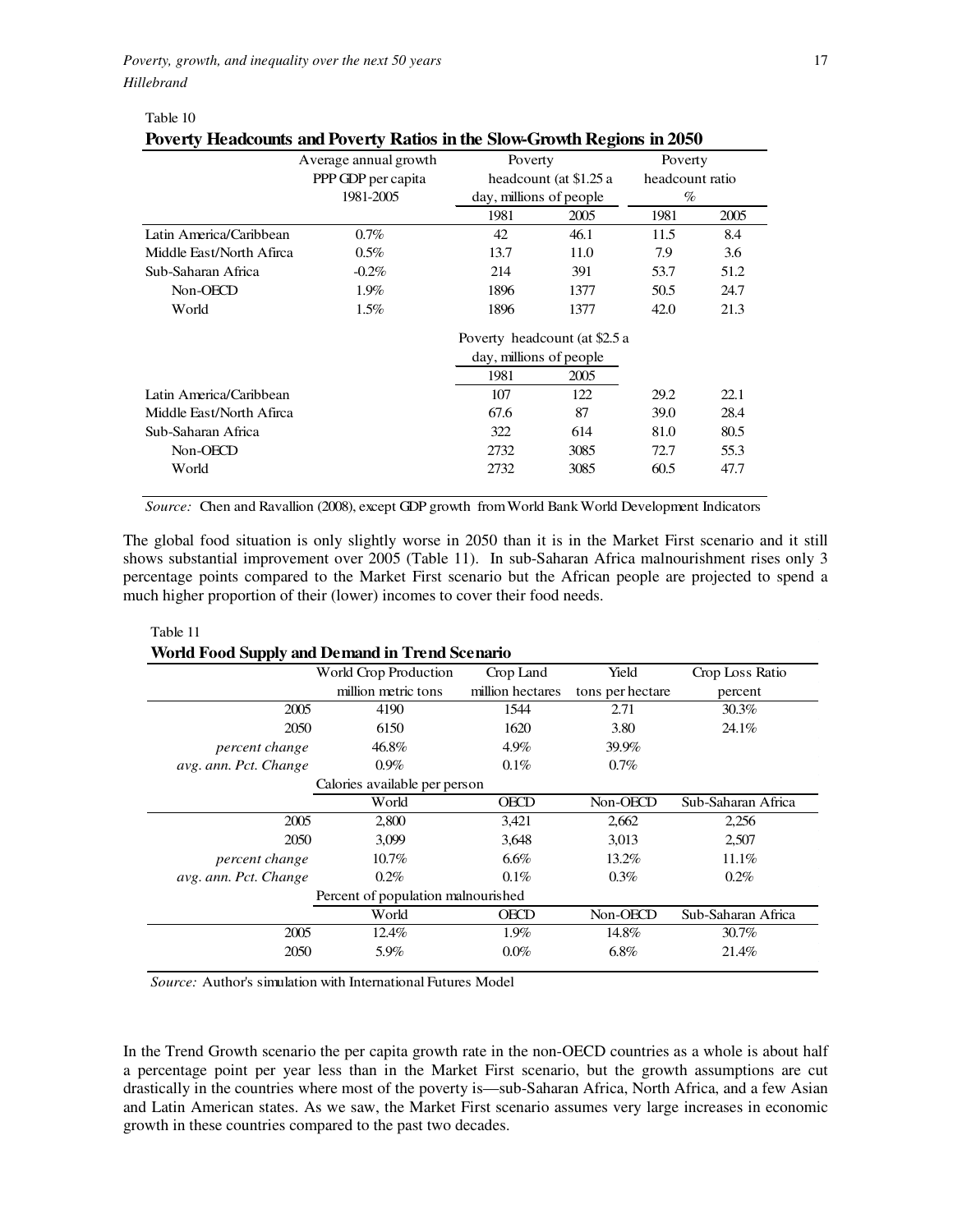What happens to global poverty if economic growth rates do not improve from levels recorded in 1981- 2005? In some regions the trend growth assumptions do not do much to raise poverty, even at the \$2.50-aday definition, because there is not much extreme poverty to begin with in the region (i.e., Latin America, although some countries such as Haiti are badly hurt) or because the trend rates of economic growth are high (i.e., India and China). Sub-Saharan Africa, however, which was helped in the Market First scenario by some extremely favorable assumptions about policy changes—if not regime changes—is seriously hurt. By 2050, the extreme poverty rate is three times what it was estimated to be in the Market First scenario (Table 12).

#### Table 12

## **Poverty in the Slow-Growth Regions**

|                                                                             | 2005   |       | 2050-Market First Scenario |        | 2050–Trend Growth Scenario |          |  |  |  |  |
|-----------------------------------------------------------------------------|--------|-------|----------------------------|--------|----------------------------|----------|--|--|--|--|
| millions of people consuming below the \$1.25 and \$2.50 poverty thresholds |        |       |                            |        |                            |          |  |  |  |  |
|                                                                             | \$1.25 | 2.50  | \$1.25                     | \$2.50 | \$1.25                     | \$2.50   |  |  |  |  |
| Latin America                                                               | 46.1   | 122   | 7.8                        | 21.1   | 56.9                       | 147      |  |  |  |  |
| Middle Fast/North Africa                                                    | 11     | 86.7  | 0.7                        | 2.5    | 9.4                        | 48.1     |  |  |  |  |
| Sub-Saharan Africa                                                          | 391    | 614   | 205                        | 533    | 930                        | 1364     |  |  |  |  |
| World                                                                       | 1377   | 3085  | 245                        | 710    | 1120                       | 1948     |  |  |  |  |
| percent of population                                                       |        |       |                            |        |                            |          |  |  |  |  |
| Latin America                                                               | 8.4%   | 22.1% | 1.0%                       | 2.7%   | 7.4%                       | $19.2\%$ |  |  |  |  |
| Middle Fast/North Africa                                                    | 3.6%   | 28.4% | $0.1\%$                    | 0.6%   | 1.7%                       | 8.9%     |  |  |  |  |
| Sub-Saharan Africa                                                          | 51.2%  | 80.5% | 11.7%                      | 30.5%  | 53.1%                      | 77.9%    |  |  |  |  |
| World                                                                       | 21.3%  | 47.7% | 2.6%                       | 7.6%   | $12.0\%$                   | $20.9\%$ |  |  |  |  |

*Source:* 2005 from Chen and Ravallion (2008), 2050 figures from author's calculations.

In the Trend Growth scenario, the trend toward global income equality is stalled. From a global Gini coefficient of 68.4 in 2005, the Market First scenario pushes it down to 64.8 in 2050. In the Trend Growth scenario, the global Gini coefficient barely shifts to 67.9 in 2050.

## **Absolute income gaps expand in both scenarios**

The absolute income gaps between the OECD and the non-OECD do not shrink in either scenario. In the optimistic Market First scenario, income gaps rise from almost \$30,000 per person in 2005 (in PPP dollars, 2005 price levels), to \$98,000 in 2050, even though the per capita GDP growth rate in the non-OECD is almost a percentage point higher than the OECD average annual growth rate over the 45 years of the scenario. The ratio of OECD to non-OECD per capita income falls sharply, from 7.4 to 5.3, but the absolute gap more than triples.

However lamentable, a widening of the gap in absolute terms is almost inevitable unless the OECD countries stop growing. If the OECD failed to grow at all for the next 45 years (versus 2 percent or more in these scenarios), it would take the non-OECD 57 years at 3.6 percent a year growth (as in the Market First scenario) to catch up with the average OECD GDP per capita income figure of \$34,359. Even if one thought this were a desirable result, it is likely that lower growth in the OECD would lead to lower growth in the rest of the world—it is hard to imagine the non-OECD countries growing robustly if the OECD countries are stagnant.

Simulations with the IFs model suggest that long-run Sub-Saharan African growth would fall between 40 and 140 percent as much as OECD growth falls, depending on assumptions about protectionism and technology. African economic growth in the IFs model is also quite sensitive to the level of foreign aid. Raising foreign aid contributions, gradually, to 0.75 percent of OECD GDP has no discernible impact on OECD growth, but it increases sub-Saharan African growth by almost 1 percentage point a year and reduces the sub-Saharan poverty headcount by 120 million by 2050. The model simulations implicitly assume that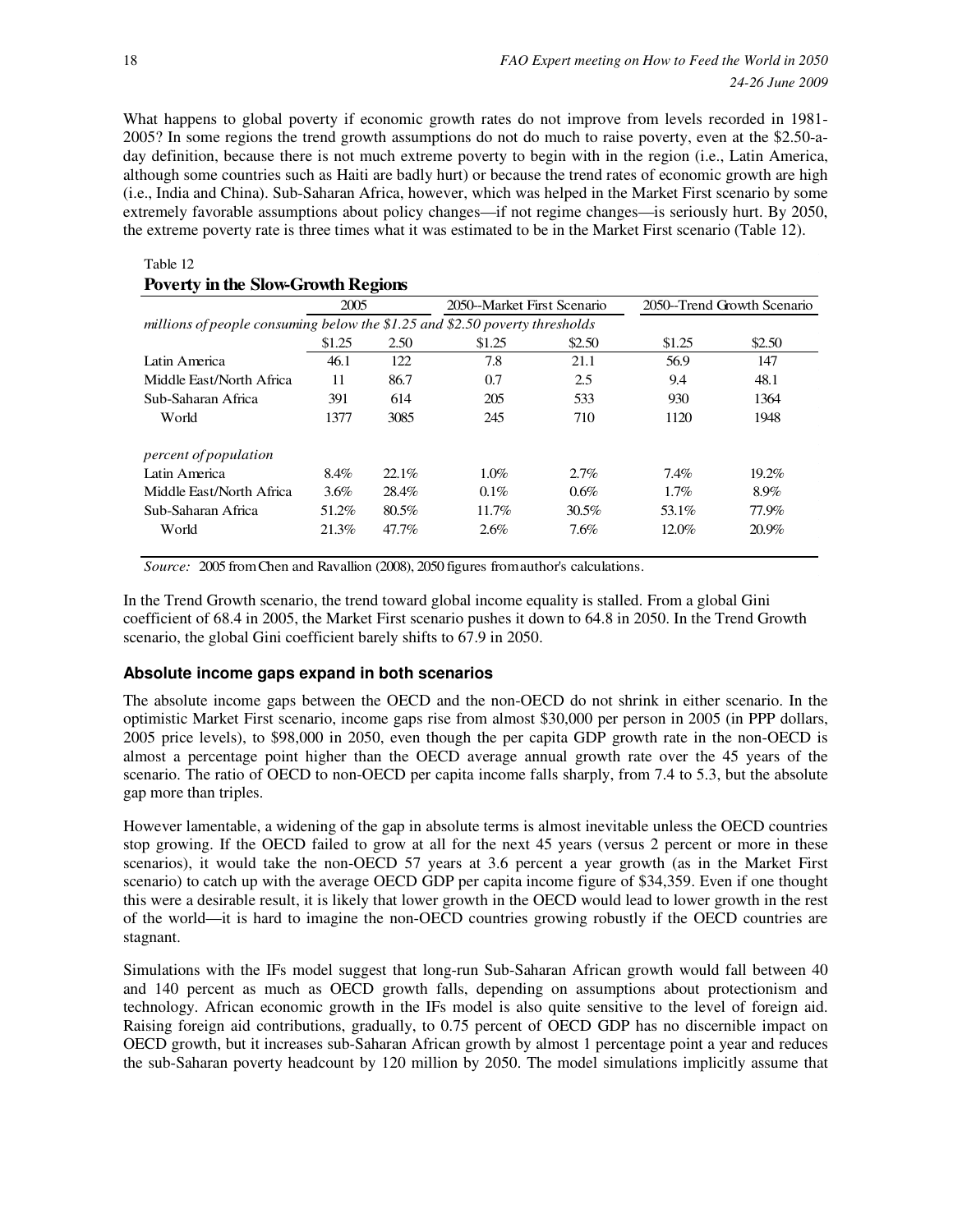most of the aid (an extra USD6.5 trillion over 45 years) is productively invested in physical and human capital. $^{28}$ 

In all of these scenarios, extreme poverty becomes much more highly concentrated in sub-Saharan Africa because higher economic growth in Asia—particularly in India and China—removes hundreds of millions of people from the global poverty headcounts. Assuming 2 percent per year population growth, sub-Saharan Africa needs 2 percent per year per capita GDP growth (and constant within-country distributions) just to keep the extreme poverty headcount from rising. Faster growth—2.5 percent per year in the Market First scenario—cuts the headcount from 391 million in 2005 to 205 million in 2050, and higher growth rates are possible. In addition to raising GDP growth, however, lowering population growth or flattening withincountry distributions could also help reduce the poverty headcount. If somehow, sub-Saharan Africa could cut its population growth in half but still manage GDP per capita growth of 2.5 percent a year, the 2050 poverty headcount would fall below 100 million people. If we combine the 2.5 percent GDP per capita growth rate with the low population growth rate, and with the Higgins-Williamson favorable distribution forecast, extreme poverty in sub-Saharan Africa would almost disappear.

#### **Comparison to other long-range growth and poverty projections**

One of the most famous pessimistic scenarios in the literature was created and periodically revised by Meadows and her associates in the *Limits to Growth* books (1972, 1992, and 2004). They claim that present trends in population, industrialization, pollution, and resource depletion will make current world economic growth rates unsustainable. They use a very different sort of model than the neoclassical growth model described above. The World3 model<sup>29</sup> is based on the idea that world systems, especially the agricultural system, has a finite carrying capacity that has been nearly reached. In their reference scenario global output per capita peaks around 2025 and goes into irreversible decline, mainly because of the collapse of world agriculture. Their model contains no country detail or poverty estimates, but it clearly portrays a much poorer planet than that envisioned even in the Trend Growth scenario. The major difference between the Limits to Growth scenarios and the more optimistic ones discussed in this paper is pessimism about the possibility of technological change to overcome perceived physical constraints.

Another line of thinking is represented by Immanuel Wallerstein (2004) and "World Systems Analysis". In this approach, instead of the world moving toward an improved and globalized capitalism as envisioned in the Market First scenario, the capitalist world-economy collapses due mainly to underconsumption and resentment of the peripheral countries toward the core. Unfortunately for our purposes Wallerstein presents no scenario of future developments after the collapse.

Ian Bremer (2009) does not predict the collapse of global capitalism but he does worry about a retreat from the market principles reflected in the Washington Consensus and a growing embrace of "state capitalism". He discusses the rise of state-owned energy companies, the renationalization of strategic industries in many non-OECD countries, and the growth of sovereign wealth funds.

"The free-market tide has now receded. In its place has come state capitalism, a system in which the state functions as the leading economic actor and uses markets primarily for political gain (Bremer (2009), p 41)."

Bremer sees this development as anti-poor. By distorting incentives, creating vast new opportunities for corruption and rent-seeking state capitalism will inevitably slow growth and limit poverty reduction. State capitalism promotes protectionism and subsidies that will further restrict growth. Eichengreen and Irwin (2007) argue that, at best, there will be a long pause in trade policies of the United States of America geared toward liberalization and that "past gains from liberalization will get whittled away as countries backslide on previous commitments" (2007, p 25). A recent paper by Hillebrand (2009) using empirical estimates by Estavadeordal and Taylor (2008) estimates that a global retreat into protectionism (with tariff levels going back to pre-Uruguay round levels) might improve income inequality in a few countries, but it would cut

 $\ddot{ }$ 

 $2<sup>28</sup>$  There is, of course, no guarantee that aid will be well spent. See Sachs, (2005), Easterly (2002), Collier (2007), and Moyo (2008) for differing views on the utility of foreign aid.

 $29$  The computer model is available from the publishers at www.chelseagreen.com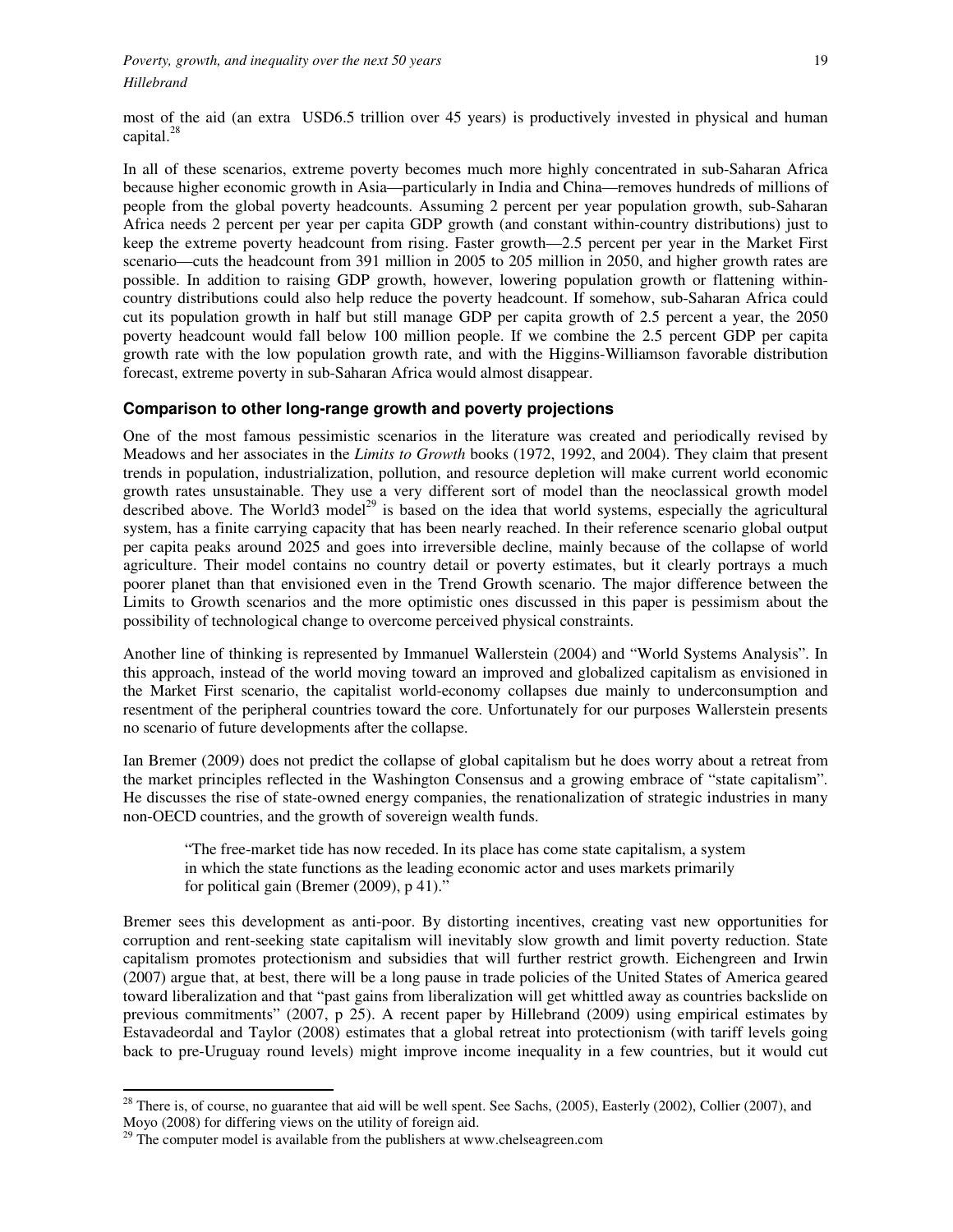economic growth by almost a percentage point a year to 2035, and raise the global poverty headcount by at least 170 million people.

# **CONCLUSIONS**

This paper has taken a long view of economic growth, poverty, and inequality—a view from 1820 to 2050. While acknowledging that the data are far from perfect and the methodology to fill in the gaps requires a substantial amount of guesswork, key contributions in the literature, especially Maddison (1995, 2001, 2003) and Bourguignon and Morrisson (2002), have established that world economic growth has been, on average, very high since 1820, high enough to cause global poverty to fall dramatically. More recent work, especially by Chen and Ravallion (2004, 2008), has shown that the downward trend in the global poverty rate accelerated after 1980 and even the poverty headcount has started to show a significant decline.

This paper has projected world poverty rates, headcounts, inequality measures, and absolute income gaps to 2050, based on two different scenarios for global economic growth. In the optimistic growth scenario the global poverty rate at the \$1.25 a day standard falls sharply, from 21.3 percent in 2005 to 2.5 percent in 2050 and the number of people living in extreme poverty falls by 1.1 billion people. The absolute gap between per capita incomes in the OECD and the non-OECD countries, however, and the global Gini coefficient remain high.

In an alternate scenario, I assume that the regions that have been lagging (sub-Saharan Africa, the Near East, and Latin America) do not transition onto a high growth path. This results in much higher poverty levels: almost 900 million more people living in absolute poverty in 2050 than in the optimistic scenario. I have considered, but not explored empirically, even more depressing scenarios. Resource constraints, if not met by technological solutions, will surely make the poverty estimates shown here worse. A breakdown of the world capitalist system as envisioned by Wallerstein, or even a gradual turning away from the system that has done so much to reduce global poverty over the last two centuries would be disastrous.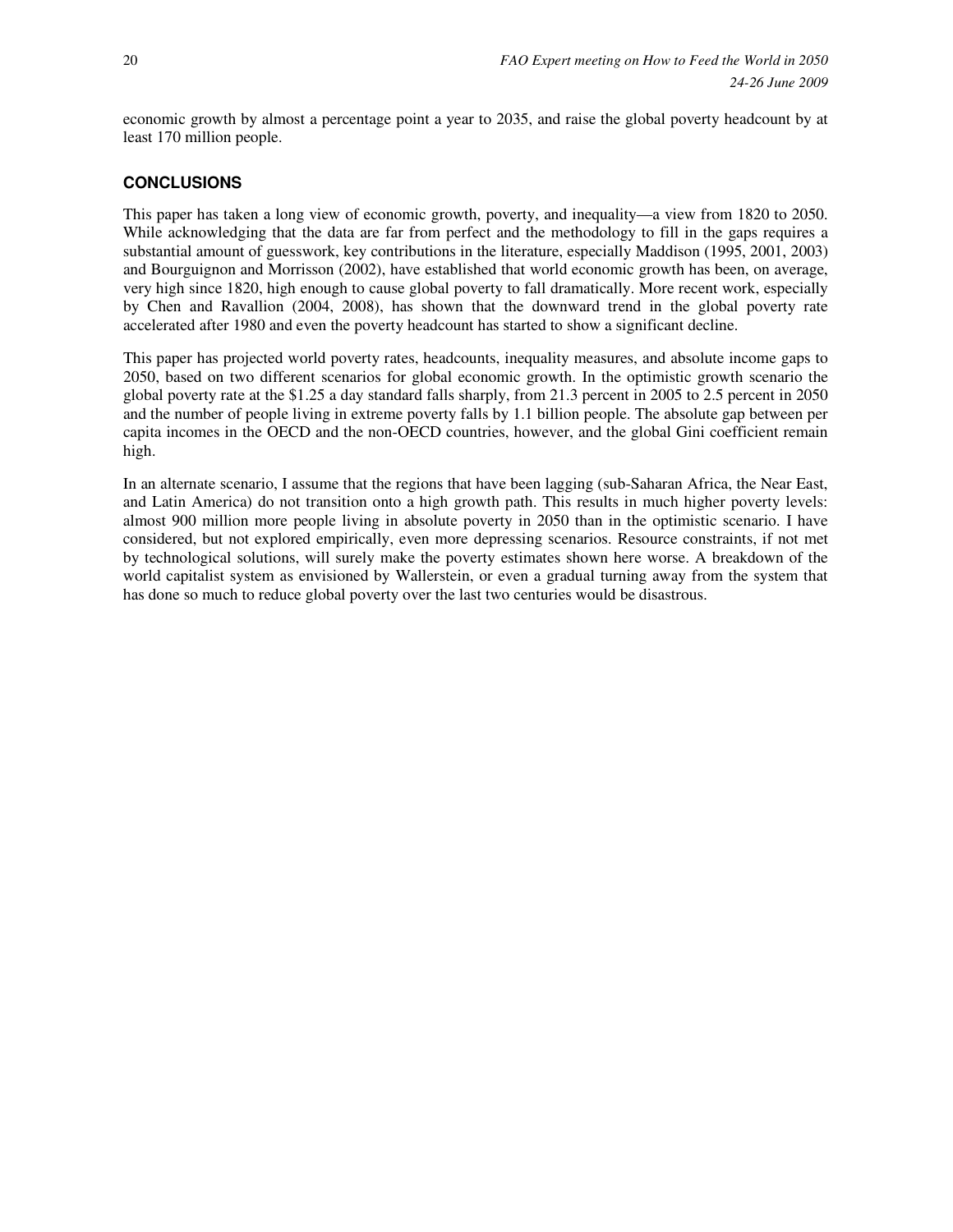# **TECHNICAL APPENDIX**

This appendix discusses in greater detail several of the methodological issues raised in the text.

# **Purchasing Power Parity**

We could compare GDP and incomes across countries at market exchange rates and for countries at similar standard of living and price levels and it would not be incorrect to do so. To compare GDP and living standards across countries at widely different levels of development, economists usually prefer to use purchasing power parity (PPP) ratios (between all currencies) which try to estimate how much of any given currency will be required to buy an equivalent amount of the same quantity and quality of goods in any country. The International Comparison Project (ICP) undertakes a massive international survey every few years to create new estimates of these PPP ratios at a given point in time. See the World Bank's *Global Purchasing Power Parities and Real Expenditures* (2008) for details.

To study incomes and living standards and poverty over time, the producers of the commonly used global economic databases (the World Bank (World Development Indicators database), Angus Maddison (2003), and the Penn World Tables (PWT)) start with PPP GDP estimates for every country at a point in time, and then estimate past and future PPP GDP based on national income account data. This methodology has severe theoretical drawbacks, especially the implicit assumption that the PPP ratio between currencies is constant. Efforts to replace this methodology have been considered by Dowrick and Akmal (2005) and Feenstra and Rao (2008) among others, but their ideas have not yet been adopted by the global database producers.

## **The Lorenz curve and Gini coefficients**

The Lorenz curve is a widely used technique for showing inequality in income (or any other quantity distributed across a population). It shows the cumulative share of income held by cumulative shares of the population. If income is distributed evenly, then each 10 percent of the population gets 10 percent of the total income, and the curve is a straight line with a 45 percent slope. The more unequal the distribution, the greater is the bow in the curve to the right of the 45 percent line. The Gini coefficient is a summary statistic that measures the area between the 45 percent line and the Lorenz curve. Gini coefficients range in principle between 0 (perfect equality of income) and 100 (perfect inequality—one person in a population gets all the money). In practice, GDP per capita or consumption per capita Gini coefficients range from the mid 20s (some Scandinavian countries) into the 60s and 70s (some African countries).

# **Estimating and Forecasting Poverty Levels**

Both the Chen-Ravallion methodology and the Bhalla SAP technique estimate Lorenz income distribution curves based on household survey data. Chen and Ravallion estimate poverty headcount ratio for a given poverty level directly from the Lorenz curve. The SAP procedure uses a regression technique to estimate the incomes of each percentile of the population of each country. If we know total consumption in a country (either from the household survey data as in the Chen-Ravallion work or from the national income accounts as in Bhalla), then we can estimate the consumption per person in each percentile of the population.

The SAP methodology leaves us with three discrete components of change in poverty headcounts: economic (GDP) growth, shifts in the share of GDP going to private consumption, and shifts in the distribution of consumption within a population.

The methodology used by Chen and Ravallion (2004) and by the World Bank (2006 and 2007) to estimate historical poverty levels is less convenient for forecasting because it uses a cross-country regression to posit a constant elasticity of poverty reduction to per capita income growth. The constant elasticity assumption is not very reliable for extending projections very far in the future given that we are interested in movements below or above a fixed poverty threshold. A country's incomes just below the threshold can cross the threshold with only a low level of growth while a country with incomes far below the threshold can have high rates of growth without moving many people out of extreme poverty (see Hillebrand (2008) for a fuller discussion).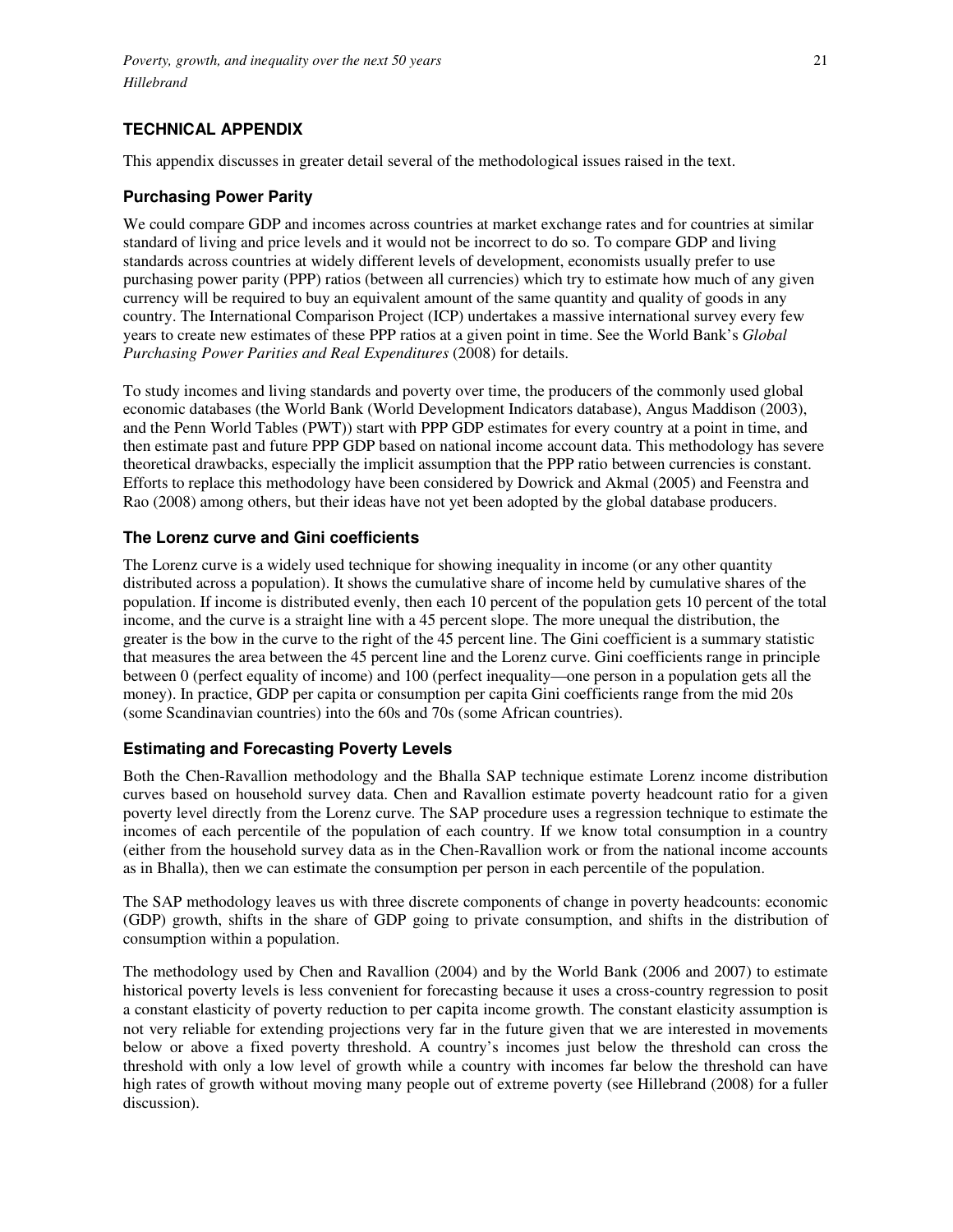#### **REFERENCES**

- Abramowitz, M. 1956. Resource and output trends in the United States since 1870. *American Economic Review*. 46, 5-23.
- Acemoglu, D. & Robinson, J. 2006. *Economic Origins of Dictatorship and Democracy*. Cambridge, UK, Cambridge University Press.
- Alesina, A. & Perotti. 1993. Income distribution, political instability and investment. Cambridge, Massachusetts, USA: NBER Working Paper 3668.
- Barro, R. & Sala-i-Martin, X. 1995. *Economic growth*. New York, USA. McGraw-Hill.
- Barro, R. 1998. *Determinants of economic growth*. Boston, USA: MIT Press.
- Barro, R. 2000. Inequality and growth in a panel of countries. *Journal of Economic Growth,* 5(1), 5-32.
- Bhalla, S.S. 2002. *Imagine there's no country: Poverty, Inequality and Growth in the Era of Globalization.* Washington, DC: Institute for International Economics.
- Bourguignon, E. & Morrisson, C. (2002) Inequality Among World Citizens: 1820-1992. *American Economic Review*, 92(4), 727-744.
- Bremer, I. (2009). State Capitalism Comes of Age: The End of the Free Market? *Foreign Affairs*, May/June 2009, 40-55
- Chua, A. (2004). *World on Fire: How Exporting Free Market Democracy Breeds Ethnic Hatred and Global Instability*. New York: Random House.
- Dollar, D. & Kraay, A. (2002). Growth is Good for the Poor. *Journal of Economic Growth,* 7(195-225).
- Dowrick, S. & Akmal, M. (2005). Contradictory Trends in Global Income Inequality: A Tale of Two Biases. *Review of Income and Wealth*, 51(2). 201-229
- Duesterberg, T. & London, H. (eds.) (2001). *Riding the Next Wave: Why this Century Will Be a Golden Age for Workers, the Environment, and Developing Countries*. Fishers, IN: Hudson Institute Publications.
- Chen, S. & Ravallion, M. (2003). Measuring Pro-Poor Growth, *Economic Letters* 78(2003) 03-99.
- Chen, S. & Ravallion, M. (2004). How Have the World's Poorest Fared since the Early 1980s? Mimeo, World Bank Development Research Group, Washington, DC.
- Chen, S. & Ravallion, M. (2008). The Developing World is Poorer Than We Thought, But No Less Successful in the Fight Against Poverty, World Bank Policy Research Paper 4703. Washington DC.
- Collier, P. (2007). *The Bottom Billion: Why the Poorest Countries are Failing and What Can Be Done About It*. Oxford: Oxford University Press.
- Commission on Growth and Development (Spence Commission) (2008). *The Growth Report: Strategies for Sustained Growth and Inclusive Development*. Washington, DC. World Bank
- Easterly, W. (2001). *The Elusive Quest for Growth: Economists' Adventures and Misadventures in the Tropics*. Cambridge, MA: MIT Press
- Eichengreen, B. & Irwin, D. (2007). The Bush Legacy for America's International conomic Policy. http://www.econ.berkeley.edu/~eichengr/bush\_legacy.pdf
- Estavadeordal, A. & Taylor, A. (2008). Is the Washington Consensus Dead? Growth, Openness, and the Great Liberalization, 1970s-2000s. Cambridge, MA: NBER Working Paper, 14264.
- Feenstra, R., & Rao, D.S. (2008). Consistent Comparisons of Real Incomes across Time and Space. Draft manuscript produced for PWT Workshop 2008,

http://pwt.econ.upenn.edu/workshop2008/Time\_Space\_Real\_Income\_Comparisons\_v3.pdf

- Grossman, G. & Helpman, E (1991). *Innovation and Growth in the Global Economy*. Cambridge, MA. MIT Press.
- Heston, A. (2008). The 2005 ICP Benchmark World Implications for PWT. Powerpoint presentation from Workshop 2008, Center for International Comparisons of Production, Income, and Prices. http://pwt.econ.upenn/edu/workshop2008/PennMay\_bha.pdf
- Hillebrand, E. (2008). The Global Distribution of Income in 2050. *World Development*, 36(5), 727-740.
- Hillebrand, E. (2009). Deglobalization Scenarios: Who Wins? Who Loses? Paper presented at the 2009 convention of the International Studies Association, New York.
- Higgins, M. & Williamson, J.G. (2002). Explaining Inequality in the World Round: Kuznets Curves, Cohort Size, and Openness. *Southeast Asian Studies,* 40(3), 269-288.
- Hughes, B. & Hillebrand, E. (2006). Exploring and Shaping International Futures.Boulder CO: Paradigm Press Kakwani, N. & Pernia, E. (2000). What is Pro-Poor Growth? *Asian Development Review*, 18(1) 1-16.
- Kuznets, S. (1955). Economic Growth and Income Inequality. *American Economic Review*, 45(1), 93-106.
- Lucas, R. (2000). Some Macroeconomics for the 21<sup>st</sup> Century. *Journal of Economic Perspectives*, 14(1), 159-168. IPCC Data Distribution Center (2009), The SRES Emissions Scenarios.

http://secad.ciesin.columbia.edu/ddc/sres.index.html

- Maddison, A. (2001). *The World Economy: A Millennial Perspective*. Paris: OECD.
- Maddison, A. (2003). *The World Economy: Historical Statistics*. Paris: OECD.